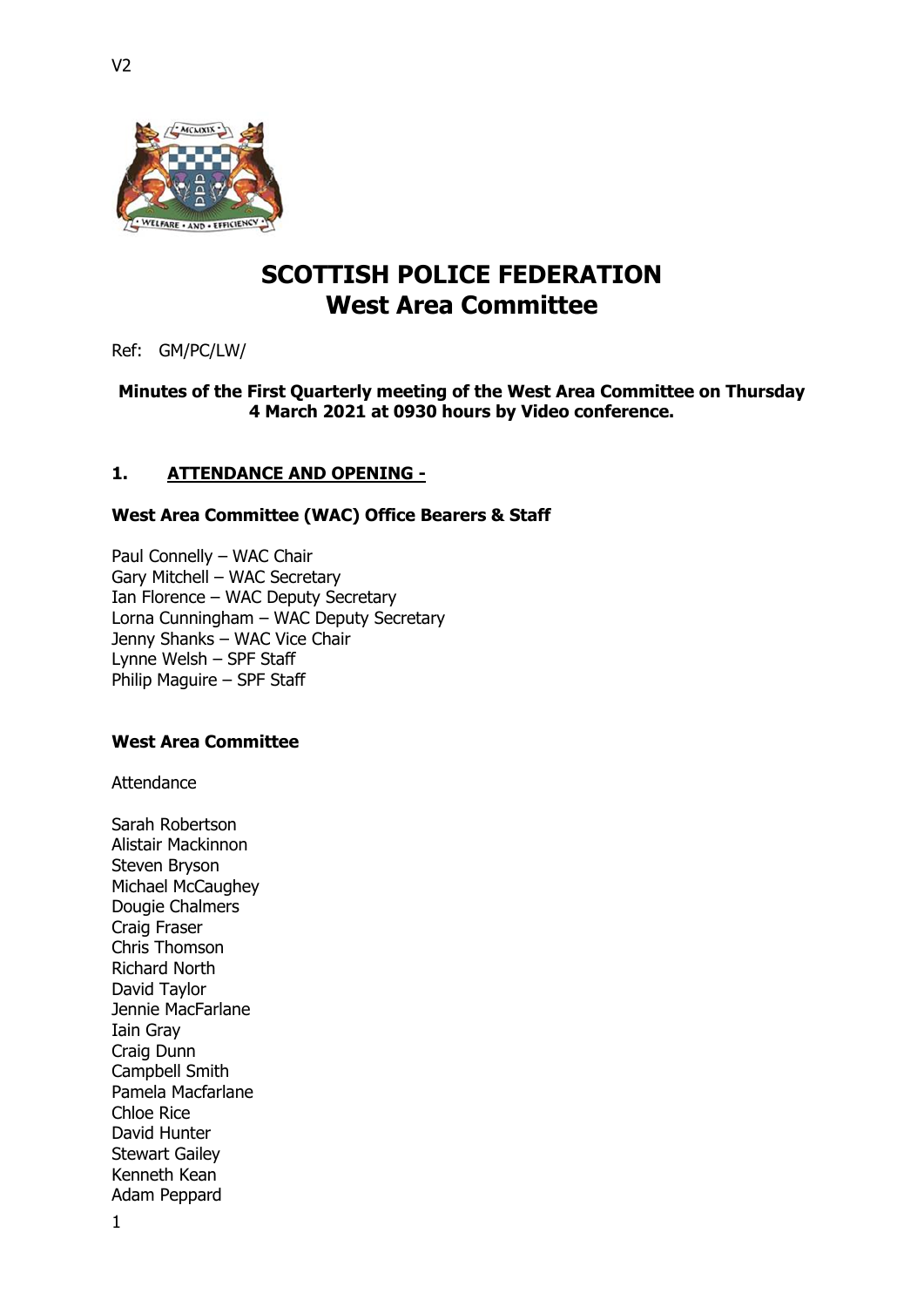Gordon Cumming David Carmichael Dougie McKinlay Gary Diver Stuart Johnston Chris Hynds Cath McNally Elaine Sutherland Richard North Karen Cameron (a.m) James Mutter David Osterberg Gerry Welsh

 $V<sub>2</sub>$ 

Apologies were received from the following members:

Stephen Gray Lynne Gray Linda Mathers Stuart Finnie Michael McConnell Marketa Hola Eddie Mather Fiona Levett Lee Hamilton Claire Duffy

The WAC Chair opened the meeting and welcomed the members. He extended a special welcome to newly elected Representative, Inspector Karen Cameron from L Division.

The Chair confirmed that agenda papers and pre read material had been circulated in advance of the meeting. He requested that members did not record the meeting.

### 2. **SEPARATE COMMITTEE MEETINGS**

The separate Committee meetings did not take place on this occasion due to the current pandemic and format of the meeting.

### 3. **MINUTES OF PREVIOUS MEETING AND ACTIONS**

The minutes of the meeting of 3 December 2020 had been circulated to the Committee in advance of the meeting and were approved as a true record.

The Actions from the previous meeting had been addressed and the members updated.

1) Re Training for Representatives –

Update - All SPF training for reps is on hold just now. There has been some limited remote training delivered to staff.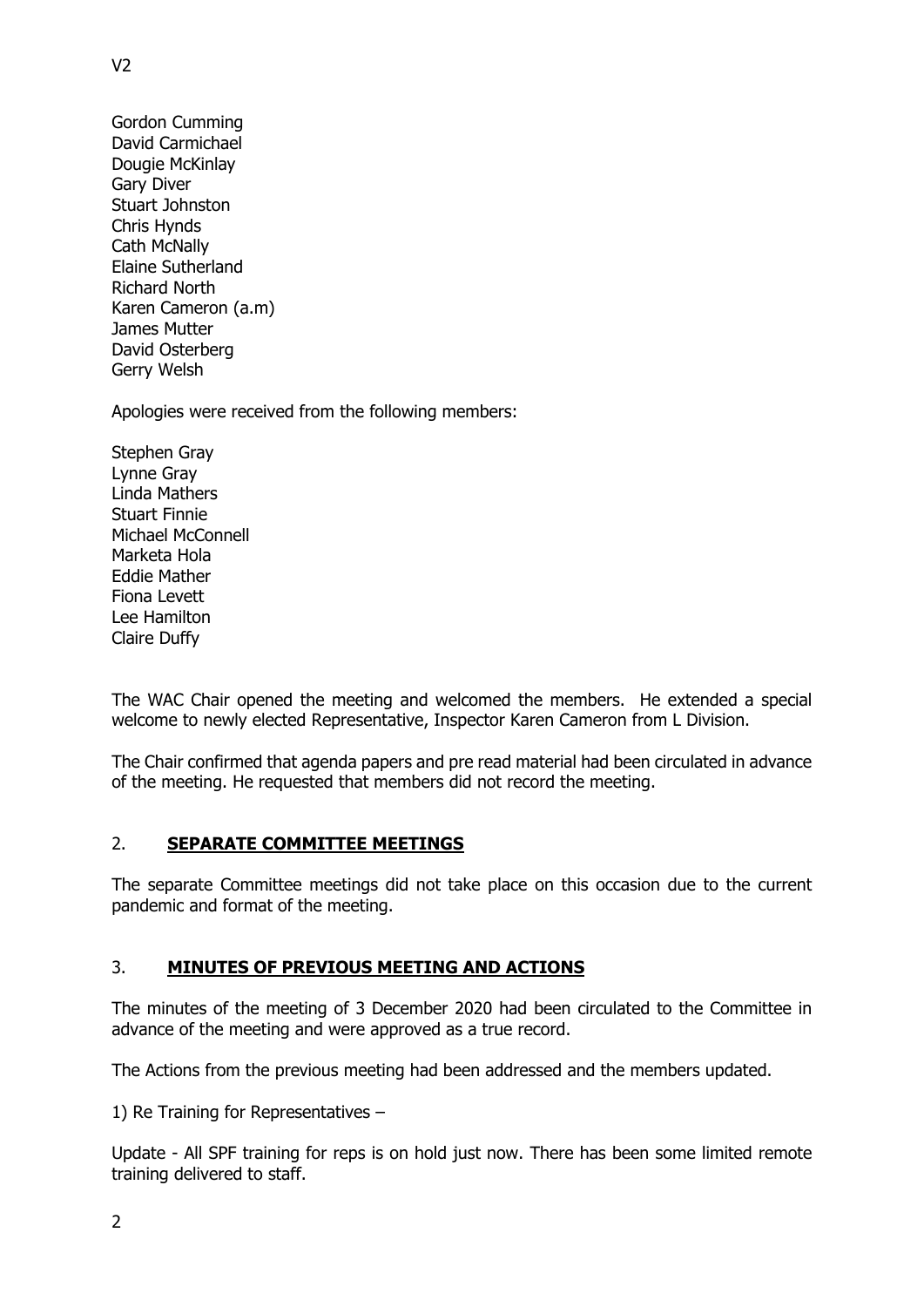A pilot is ongoing regarding IT provision and there will be a discussion regarding this under AOCB.

**ONGOING** 

2) Re – Conference

Update- conference will not be held in the usual format. Plans are being developed for an event to be held in April 2021 which will last approximately 3-4 hours. More details will follow.

ONGOING

3) Re -Age of criminal responsibility Act.

Local reps to question - What are local communities doing in regards to social work and places of safety for children?

Update - Update from Local reps at next meeting

**ONGOING** 

4) Re - Health & Safety

One member highlighted an instance where officers dealing with Covid incident ran out of PPE. Officers should be provided with a seven-day cover of kit.

Update - The issues have been raised by the Deputy Secretary (H&S) at the West Talla meetings, each division has now more control over stock and this should alleviate the problem.

**COMPLETE** 

One member asked if the date for Conference had been confirmed and would formal notification be sent to WAC members. The WAC Chair advised that he had raised these questions, and will update members in regards to their participation as soon as possible.

### 4. **LEGAL ADVICE**

The WAC Secretary advised members that 16 files have been submitted to SPF Legal since the last WAC Meeting

Criminal Legal Defence x 7 Employment Dispute x 4 Injury on duty x 2 Other x 3

This does not include any that may have been sent to SPF Legal direct.

 $V<sub>2</sub>$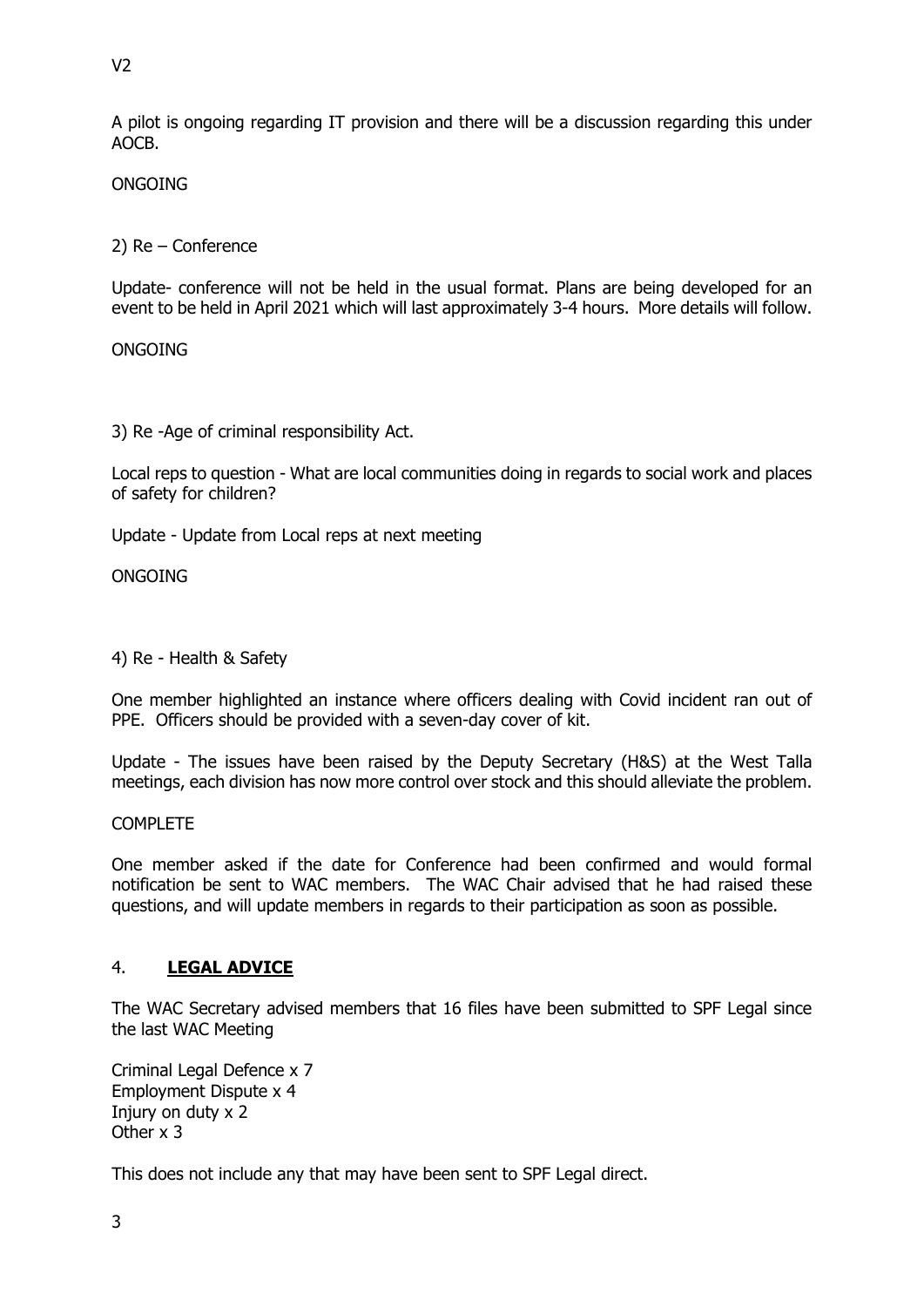# 5. **DIVISIONAL REPORTS**

The following divisional reports were received in advance of the meeting and included in the Pre read with Agenda papers.

# **Area 8 – Argyll and West Dunbartonshire**

A welcome to Karen Cameron as Inspector rep. This the first time since becoming police Scotland we have had all Representative positions filled.

COVID - Most frequent concerns raised are officers who could be working from home haven't been provided with the facilities to do so and report writing rooms cannot provide enough space to maintain social distancing or enough computers to meet demand at change over.

Some progress has been made with addressing the issues with the state of disrepair at Oban police office. There are several options being discussed and the div com is hopeful that a plan with be announced soon.

Operation Vader tested divisional resources with its remote location and adverse weather conditions.

Divisional management changes have taken place, again with new area commanders in Cowal and west Dunbartonshire and a new Superintendent.

The WAC Chair advised that a visit to Dunoon has taken place.

He confirmed that there is a Taser hub but the area does not yet have any Taser trained officers.

Health and Safety Covid Inspections have also been carried out

# **Area 9 - Ayrshire**

Matters discussed at the Ayrshire Federation and Senior Leadership Team Representatives meeting on 2nd February 2021

### Outstanding Actions

Update from site visit 14th December

Matters have been addressed re a site visit at Kilbirnie PO. Officers to be reminded there is a collective responsibility to report faults timeously to prevent the culmination of numerous defects.

Federation Representatives area on Intranet

A SPF section has been created on the Divisional Intranet page with links to the SPF toolkit, Insurance Policies and SPF website. Technical issues have prevented the link to Divisional Representatives being added however this should be rectified in the coming weeks. SPF news and memos can now be published on the divisional noticeboard via the business support unit.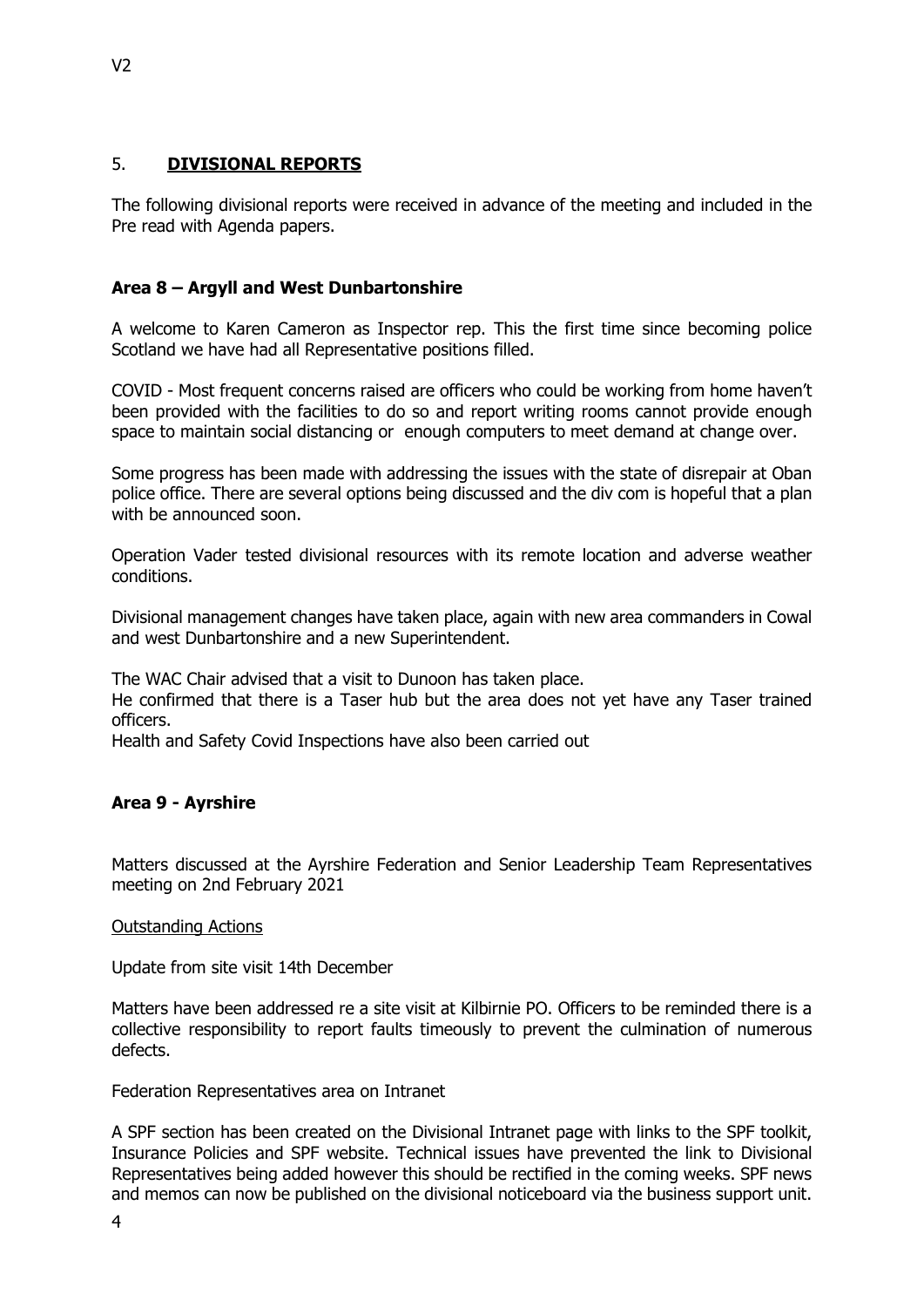Unnecessary reporting of sudden death –escalated to Op Talla

No change to current process

Custody Issues - Kilmarnock not accepting arrests from Ayr. Awaiting response from CJSD.

Supervisors concerned at still being expected to fulfil bail checks, domestic checks, warrant enquiries and citations etc. Reduction in numbers on shift is adding huge pressure and they feel the pressure is only getting worse

Despite a number of absences relating to front line officers Ayrshire Division has managed to keep resource levels above the OBLs throughout the pandemic, however it is understood that extra pressure has been placed upon officers. Officers should not be having their refreshment breaks disturbed for incidents which are not of a high priority or on going.

Regarding attending addresses to carry out Bail checks etc. which are no longer relevant, each sub-division will be asked to review current Bails checks.

Work is also ongoing to reduce the number of citations coming to the shifts.

Confusion over what enquiries should be prioritised and what can be reasonably postponed given current environment. The recent email from division contradicting the custody email.

The Contact Assessment Model (CAM) ensures we assess and respond to incidents using the enhance assessment and decision making model (THRIVE, Threat, Harm, Risk, Investigation, Vulnerability and Engagement).

RISK assessments should be carried out by officers prior to arrest based on an individual's circumstances.

Officers should maintain a sensible approach and engage with custody as to their rational. For example in the current climate it would not be appropriate to hold a warrants initiative but we should still be executing priority warrants and pursuing those that pose a risk to our communities.

For existing or subsequent crime or incident investigations officers should work on the presumptions of limited contact (exception of petition), contact should be via electronic means where possible.

Support from SMT to improve downstairs and move lockers, if space found, to enable ground floor locker room to be converted to another room for all officers to sit down and relax given very limited space and inadequate chairs currently in the break room.

The SLT are supportive of Fed reps exploring the possibility of freeing up space from ground floor locker room to facilitate a rest area for officers. SLT will look at possible funding opportunities (Little Things Budget etc.). The commander has requested a welfare budget for the upcoming year.

CPT supervisors looking for more control and less bureaucracy regarding seeking funds to maintain and repair bicycles and allow this to be a smoother and quicker turnaround.

Cycles are serviced on an annual basis based on details held on Tranman, an exercise is ongoing to ensure that Tranman accurately reflects current provision of cycles and that the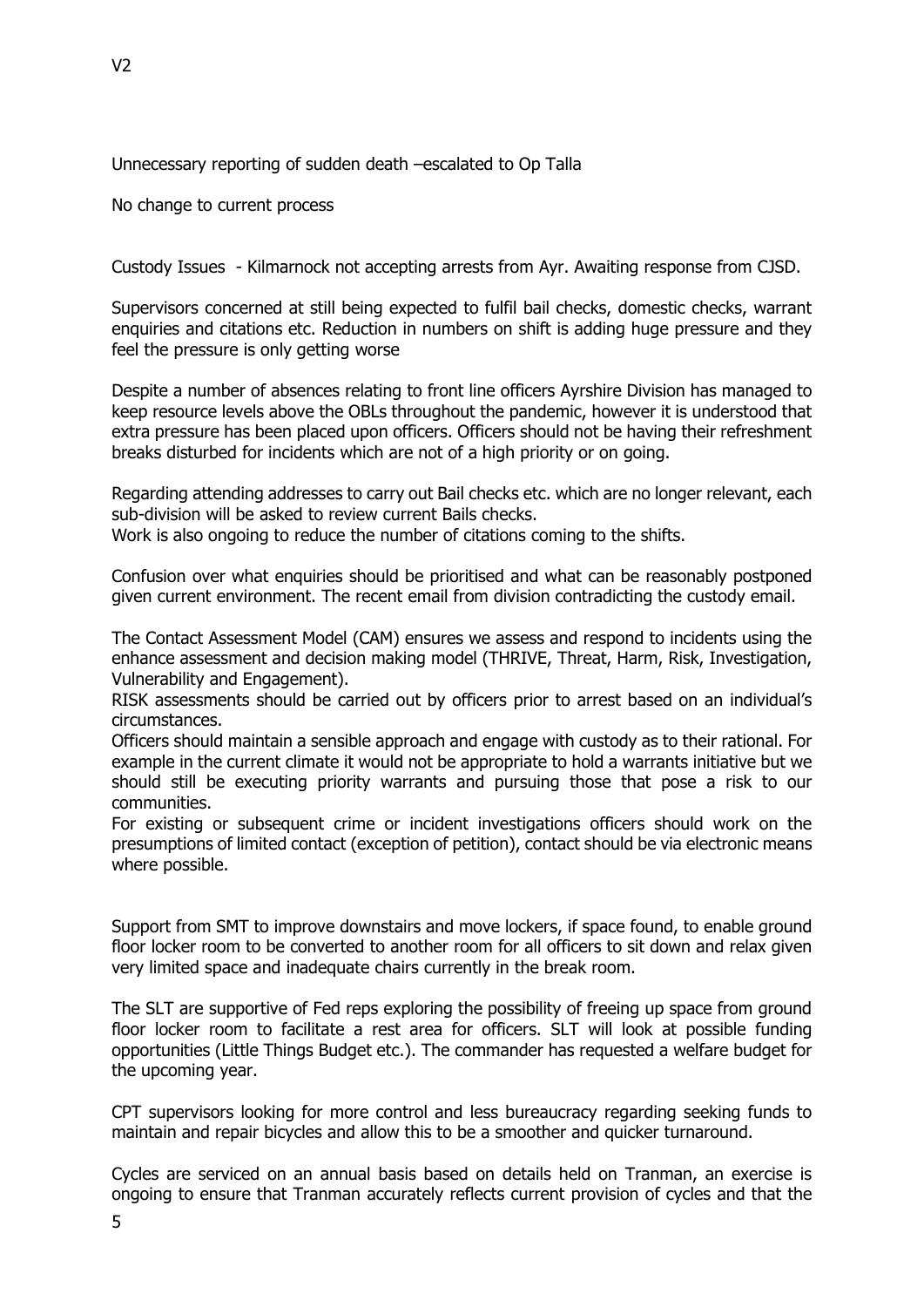new purchases have also been captured. The servicing of these bikes now takes place at the local (main stations) whereby a mobile mechanic attends at site to carry out the necessary, this started in April 2019. A request to utilise this service and to instigate repairs is by contacting Fleet, this is necessary as they are the budget holders for Cycle maintenance and repairs, based on feedback at Fleet User meetings this is a vast improvement on the need to either take the bikes to Halfords or Meiklewood Road.

In respect of replacement items such as pumps or lights etc. we have a national contract in place for this as the national value of the contract dictates that we have to, to draw off this contract then it is done via the BSU and items are available for collection at a Halfords depot.

(Cop 26, Op Talla)

Safer Shores – There is no dates or timescales of when current restriction may be relaxed, given that foreign holidays this year may not happen, on mass discussion have started with SLT and partners regarding increased numbers of day trippers and tourists to Ayrshire. CI Anderson has a meeting upcoming with Craig Tara management to discuss the policing of the park this summer.

The European Championships are being held this year across the UK, there is no decision as yet regarding spectator access to games and to what Policing levels will be, Divisional Ops Planning will update division in due course.

When officers annual leave or absent from work they are not being made aware of vacancies and only finding out upon return to work when applications are closed or without enough time to submit an application form and also Posts being filled without being advertised.

SLT – line managers should be making officers aware of vacancies when they are off on leave or absent. Good practise would be officers going off for a prolonged period such as maternity leave, operation etc. have a conversation with line manager to establish what level of contact they wish and what they would like notified about (specific roles, diploma, promotion etc.). Email to be submitted to all supervisors reminding them to make officers aware of vacancies when off work.

COVID vaccinations – A meeting will take place with the Chief Executive from Ayrshire & Arran Health Board to look at raising the issue of vaccinations and see if a local arrangement could be put in place for excess vaccines that would otherwise go to waste, be issued to front line officers. This has previously been mentioned however, there has been no wastage in Ayrshire and Arran and therefore no arrangements have been made.

Discussions are continuing at senior level between PSOS and the Scottish Government.

# **Area 10 – Dumfries & Galloway**

Several officers are now getting their authorised annual leave for October cancelled by as a consequence of the Op Urram dates having being varied. This has resulted in officers who had made plans to be frustrated and clarity is sought regarding this.

Undertaking COVID health check inspections, in most part all good. Some complacency has set in so perhaps the COVID Marshalls will ensure more rigorous enforcements of preventative measures in police estate particularly.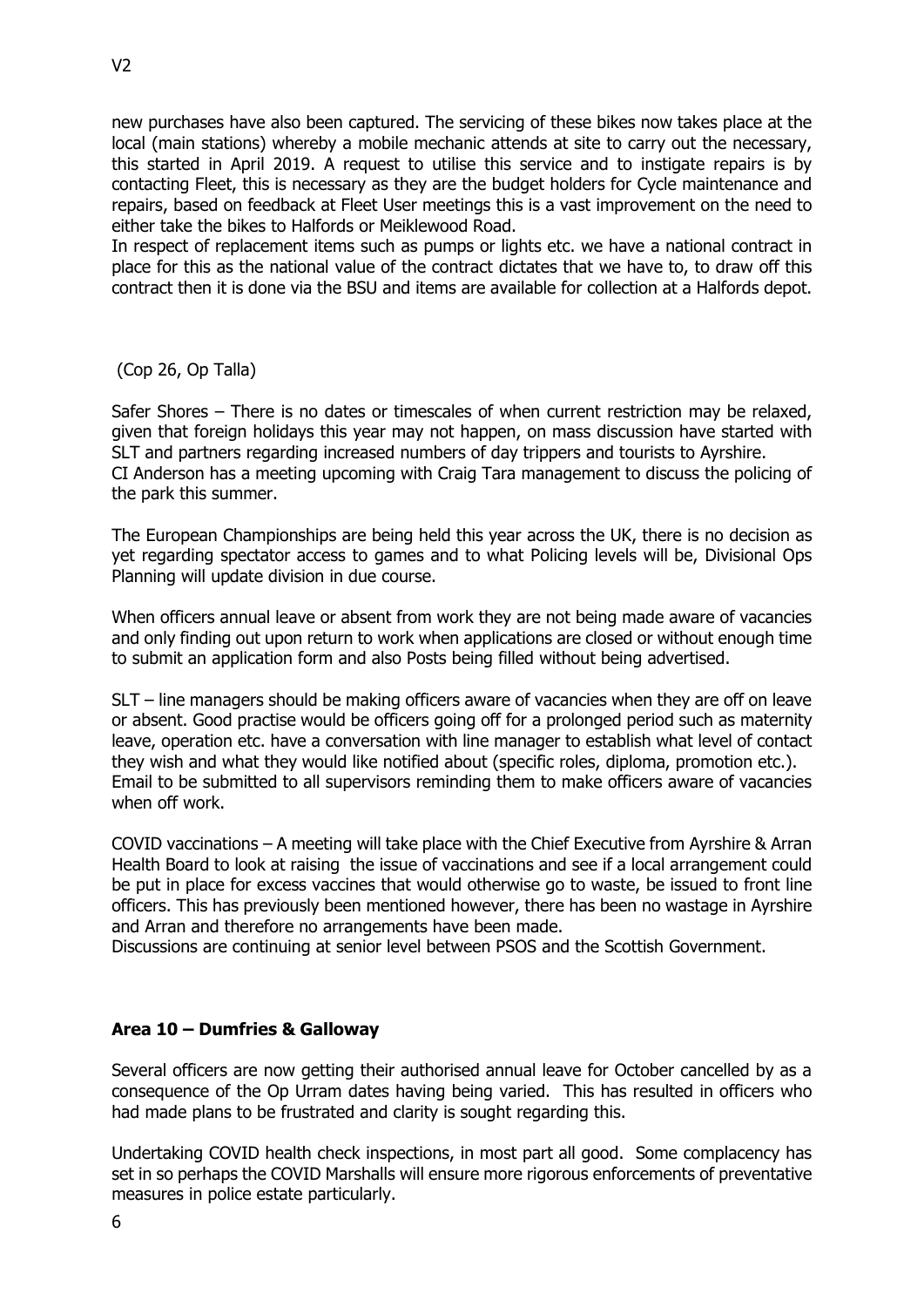Two officers were exposed to COVID within police building after HMP staff brought prisoner in for a Viper parade, unaware prisoner had COVID. One police officer has tested positive, the other negative but both are self-isolating. Is this happening elsewhere ?

Additional PPE is not being given to officers who undertake specialist roles (Public Order) is this consistent across the force, if so could OSD not supply or instruct officers to get a spare set of PPE for their Public order bags. I do DVI and we were instructed to do this but no consistency.

Local RPU officers are still complaining about their shift patterns and management has told them that the federation are the ones resisting the 3-3-3 model. If this is correct, how do we progress this on our members behalf?

RPU officers are looking for a lightweight Class 3 BS EN471 carrier for their body armour which complies with the British standard. PSoS have indicated nothing is available. Can the SPF vice Chair take this forward nationally through Uniform Working group.

There are currently two Inspector, one Sergeant vacancy and potentially one PC vacancy. This has been highlighted at the local Inspector and Sergeant forums. Can an Inspector or Sergeant fulfil the role whilst acting?

The WAC Chair advised that this can be done if they are in the role of Acting Inspector.

### **Area 11 – Lanarkshire**

Project Quest - Progress to the proposed move to Euro central has slowed down. After last discussion, the target date for completion has been moved forward 1 year to 2022. There is a meeting scheduled for April for further info.

A member contacted divisional reps regarding an issue with annual leave being withheld. The officer was long term sick from December 2019 to December 2020, however, this was resolved after intervention from divisional reps.

It has been highlighted by supervisors that several officers are using beards to prevent them from working front line duties during the covid19 pandemic due to instruction that they must be clean-shaven and wearing FFP3 Masks. One such incident was resolved when advice was that the officer should wear the clinical mask as would be done in normal public life. There has been several queries regarding this from supervisors and officers.

Officers have highlighted issues with regards to being cited for court and countermanded with such short notice and then re-cited again with one officer being cited to attend court in the morning then phoned at 7pm the same night to be countermanded leaving him to make last minute changes to childcare arrangements.

Concerns regarding the fleet in QE & QG with numerous vehicles constantly in and out the garage often leaving shifts short. On some occasions, response officers have been deployed on foot patrol. This is an ongoing issue that seems to be getting worse.

Response supervisors querying why they are being allocated action plans for their officers to conduct after the following shift have started their duty which they claim heightens the risk of spreading the virus and claim that other divisions appear to be adopting the one shift in other shift out rule.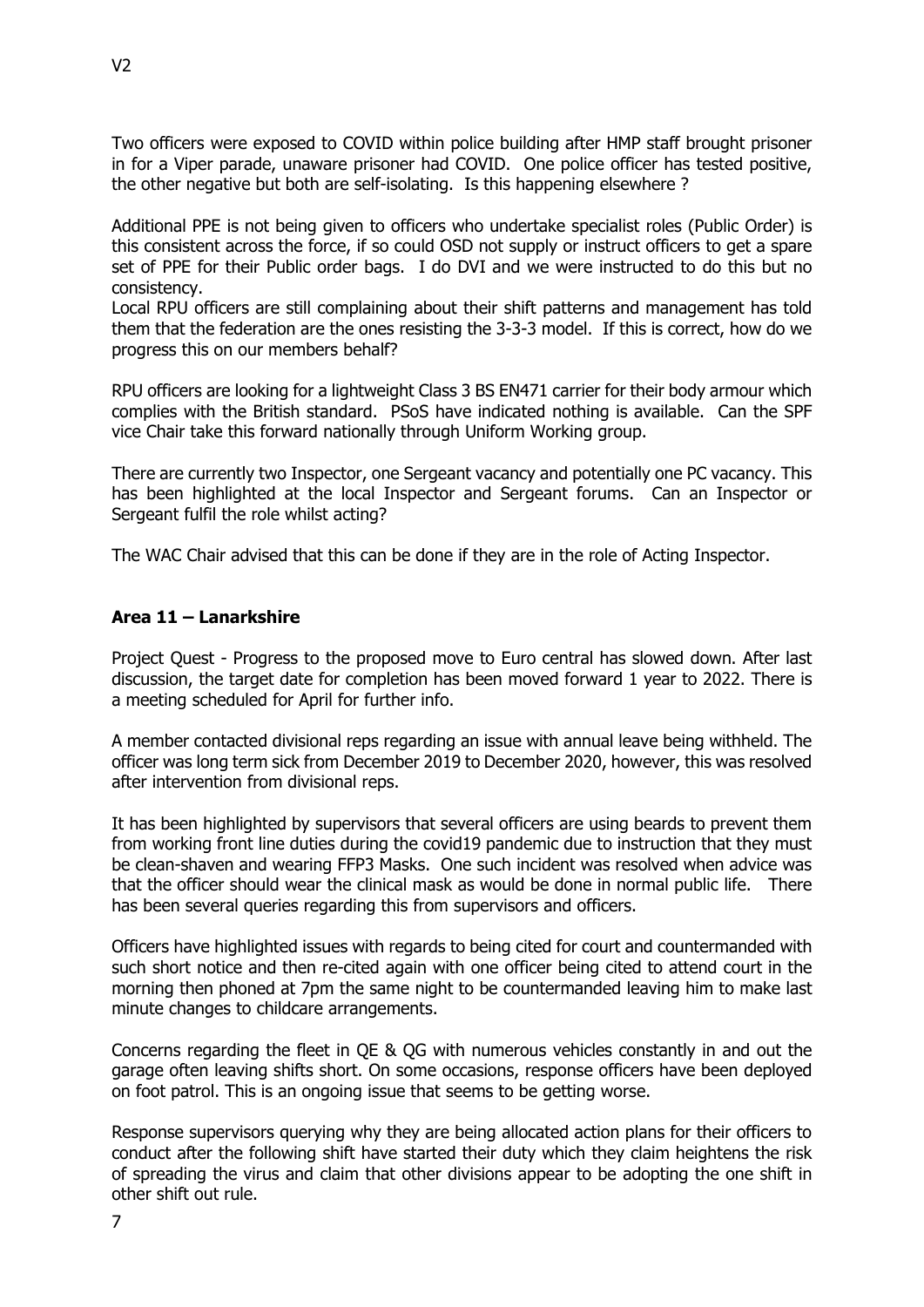Ongoing issues with the Scottish ambulance service where police are being called to deal with medical incidents and left with people in need of emergency care. Officers often left with people for hours due to ambulance downgrading calls as soon as police are marked at scene. There have been three officers charged with offences. (Full time reps are dealing with this) Officers are concerned that despite working throughout the pandemic they will not be able to get time off as they anticipate red days being added to whatever date restrictions are lifted. At the time of this being typed there are no red days.

Covid vaccine queries – A high number of officers have been in touch upset that they are not going to be vaccinated. In Lanarkshire NHS have been phoning offices when there is excess vaccine at the end of the day and officers are advised that they have 30 minutes to attend. This gesture from the NHS is appreciated however, officers believe that they shouldn't have to depend on leftover vaccine and that they should be prioritised to ensure the safety of not only themselves and their colleagues but their families and the numerous members of the public they come into contact with during their shift.

Vacancies - There is one vacancy for Conduct.

# **Area 12 – Renfrew & Inverclyde**

Health & Safety

Divisional Reps have been involved in Divisional Talla meetings, which have now moved to a fortnightly cycle.

Divisional Sergeants now appointed and SCOPED as COVID Marshalls with responsibility for ensuring compliance with social distancing, wearing of face coverings, cleaning regimes, PPE and cleaning supplies. They are now required to submit findings on the daily debriefing document.

A Divisional Health & Safety Inspection took place on 18 Feb 2021. Recommendations included the removal of Pool Queues, Darts and Games Consoles from Canteens.

**Conduct** 

1 x grievance ongoing

1 x officer awaiting criminal trial - Due to COVID the intermediate diet has been repeatedly postponed with no future date set. These delays are creating additional stress.

**Equality** No issues to report. Miscellaneous Issues There has been a number of rotations within the SMT at K Division:

Ch. Supt David Duncan has taken over as Divisional Commander since the retiral of Ch. Supt. Alan Murray.

Supt David Pettigrew has taken over as Operational Supt.

T/Supt Rhona Fraser has taken over as Personnel Supt.

T/Ch. Insp James Kyle is the new Area Commander for Renfrewshire.

A meeting with Divisional Reps is scheduled with the Divisional Commander on 23 February 2021.

On 12 January, local Reps had a meeting with Renfrewshire Area Commander. The following issues were highlighted: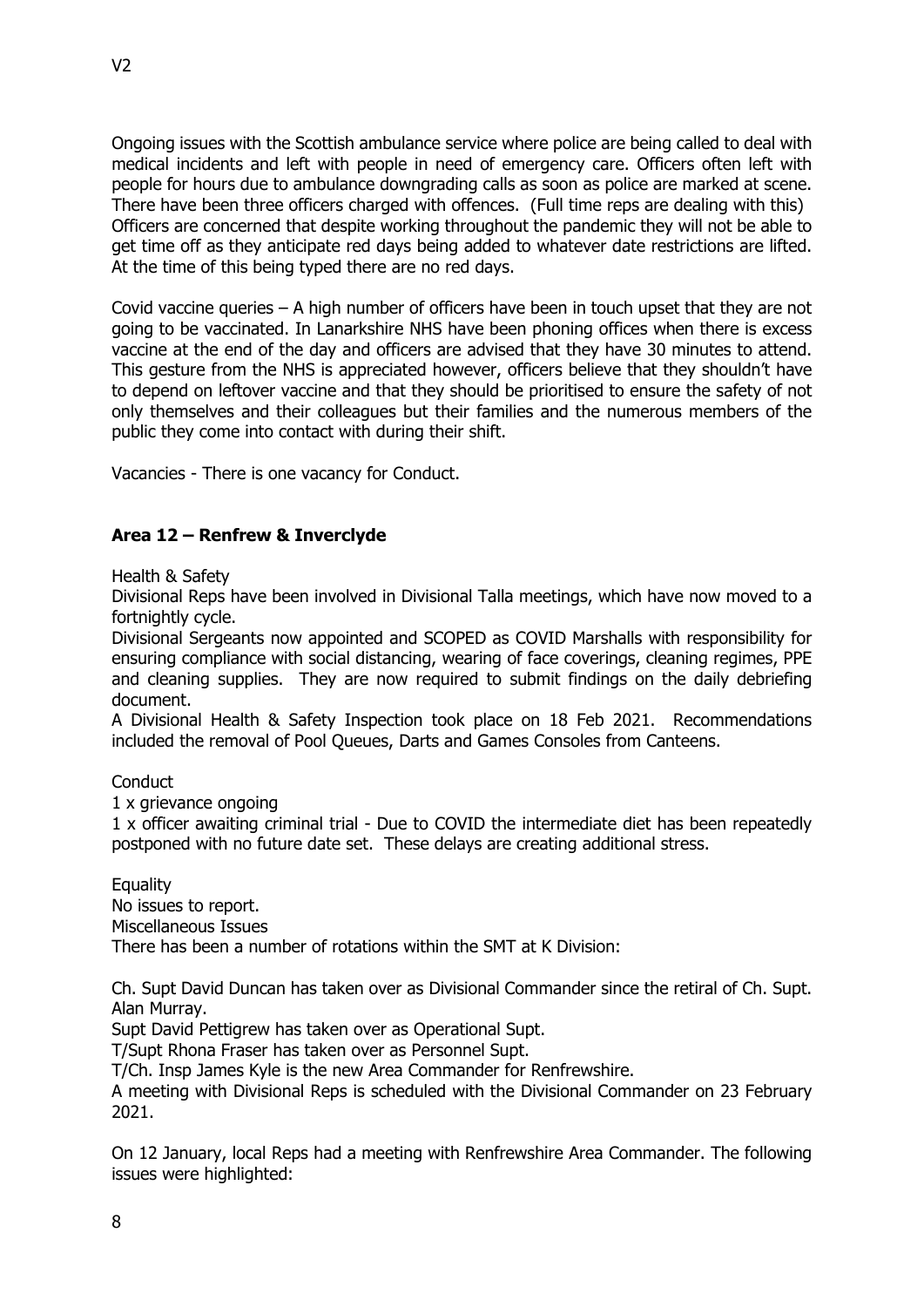• No drinking water facilities fitted with the newly installed kitchen. (Since rectified with fitting of water tower)

Issue raised again regarding officers being moved into developmental posts without them being advertised. Again assured this will not re-occur.

Requested the Sats debrief document be reduced to remove unnecessary and repetitive information contained in CID/PIO notes. Impacts on Sats ability to supervise. (Review Ongoing)

• Clarification sought regarding presumption of limited contact. Instances where officers being tasked to execute low priority apprehension warrants, 172 RTA enquiries, non-essential enquiries and LPA's. (After a lengthy delay guidance issued, each incident to be individually risk assessed by supervisors: continue serving 172's, priority A warrants, resolve LPA's by phone where possible)

• Force Reserve – Queried the remit of the FRU. No advance notice given when the FRU are within the Division. Instances have arisen where PIOs have been unable to utilise the FRU to the call type falling 'out with their remit'. Can the remit of the FRU be clarified and communicated to PIOs? (Update awaited)

• Highlighted that Response Shift numbers are routinely operating 20-25% below full strength impacting on officer welfare, ability to take adequate undisturbed rest/refreshment breaks and undoubtedly will contribute to ill-health/mental health of staff. (Acknowledged reason due to resourcing requirements including FRU, Urram and other Divisional/Departmental roles. Divisional review ongoing)

### Custody Division

Problems encountered due to Custody co-ordinator role. Officers continue to be directed to attend custody suites based solely on the queues and likely wait time. NO consideration is given to sending officers to custody suites where that division already has constant observations on should that prisoner also be placed on observations. The result is divisions are losing staff hand over foot due to officers taking up observations across multiple custody suites throughout the West. There appears to be no appetite to help division's pool prisoner observations/transfer prisoners to reduce impact. This process is negatively impacting already struggling shift resources availability for calls. Officers, particularly on nights end up stranded across the West with no transport back to Stations, are often detained on duty with lengthy drives home hitting rush hour traffic. Urgent intervention needed from an officer welfare, health and safety perspective.

Vaccinations – A total of 13 officers have now received vaccinations which were otherwise destined for waste. These vaccinations were offered by GP Surgeries in Greenock and Johnstone. These are co-ordinated by Divisional Talla during working hours and PIO's out of hours.

K Div SPF Rep Vacancies 3 x Vacant Inspector Posts

In relation to Custody issues, the WAC Chair advised that he had received an email that day to confirm that a CJSD meeting would be taking place in early April 2021 and that any issues should be forwarded into Merrylee House.

Concerns were raised regarding lack of social distancing when officers are involved in a search and travelling in police vehicles all increasing the risk of transmitting infection.

The WAC Chair advised members to forward any concerns to the WAC Deputy Secretary (Health & Safety).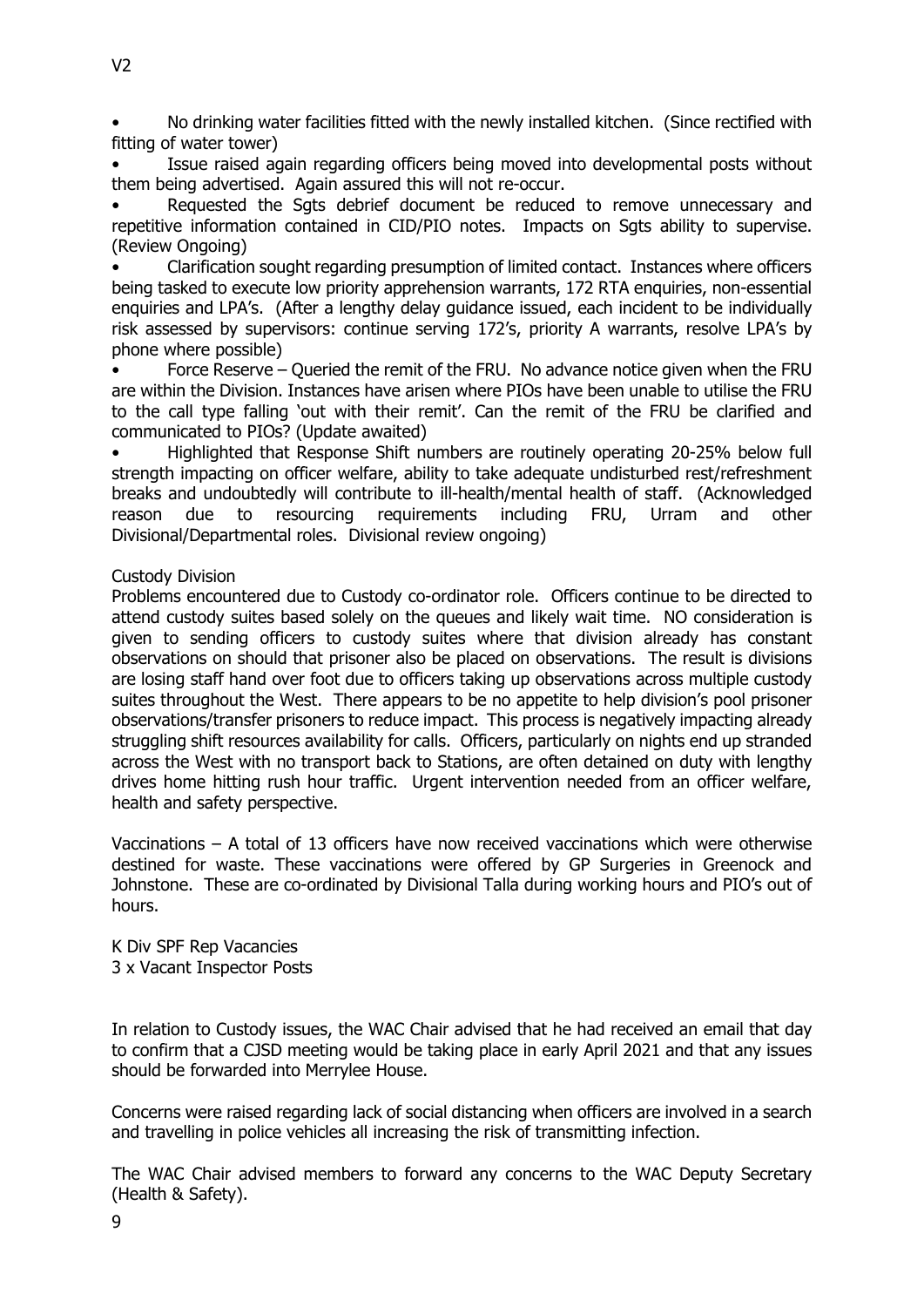# **Area 13 & Area 16 – Greater Glasgow North & South**

Meeting with the Commander took place on 19 January 2021 and other SMT and discussed:

Op Talla -

1. Masks (foot patrol) and to simplify the guidance

2. Pregnant officers – seemed to be different approaches which is now resolved

3. The presumption of non-attendance was not being adhered to – still not fully resolved however, it was explained it was a presumption of reduced contact and not the same level as first lockdown.

Taser –

When/if more would be trained and the Drumchapel hub Taser kit was there but not installed This is now resolved.

Festive time off/PH 2021 – Discussion around any changes to new convoluted process and what the plans were for the upcoming year – discussion are ongoing with resourcing Supt to get any issues sorted swiftly.

Lead Inspector role – was/is this being reviewed. Greater Glasgow is carrying out a number of reviews for post covid in relation to roles such as lead Insp/Support Sgts, response hubs to name a few. No outcomes however SPF reps are/will be involved in the ongoing consultations.

CP shift pattern – Query regarding implementation date – this is now 1 April 2021.

1. Custody division – Still significant issues with custody refusing to undertake Obs. when they have sufficient staffing. A CI has now rescinded an agreement that custody should be first port of call for Obs. as this was just to cover covid. Ongoing discussion with division however little traction due to custody being standalone.

The WAC Chair asked that any issues with regards to Custody be emailed to Merrylee House as soon as possible.

2. Exigencies/Events staffing/Time off – Discussion took place surrounding the continual use of shift/CP for events – concerned this will get worse with restrictions lifting. Also discussion around publishing exigencies better to inform staff of the reasoning. Discussions around officers getting time off by giving the division plenty notice for a red day and being refused until nearer the time when the event is resourced – this is having an impact on wellbeing. Division were very defensive and did not seem in agreement that time off could be given and then the event resourced by using other areas/depts as ACC spoke about in the Chair/Secretary meeting.

3. Issues with the old firm game on 21 March, which was moved from the Saturday to the Sunday. Although it was a 90 plus roster they had not allocated the RRDs and treated it like a cancelled rest day. They then cancelled all duty amendments and moved all of the officers to the Sunday using an exigency – WAC Chair is progressing and aware.

Discussion took place on the roll out of Naloxone and the concerns raised from this.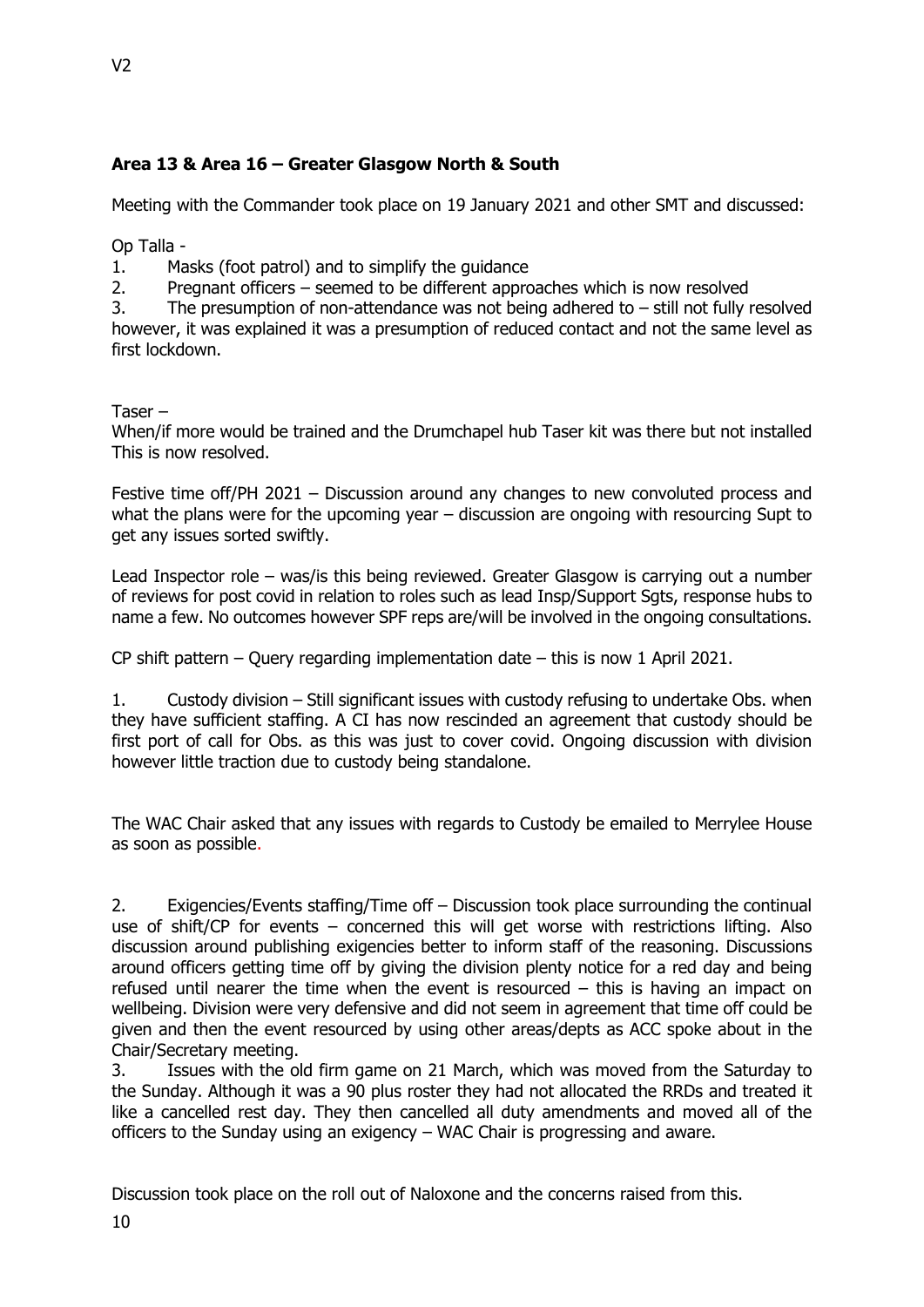The WAC Chair advised members that any update from SPF HQ, would be provided in a Circular to the WAC as soon as was possible.

### **ACTION**

The WAC Deputy Secretary (Health & Safety) will check the position about officers who, after taking part in Naloxone training, then decide that they do not wish to carry it.

### **ACTION**

It was agreed to re circulate JCC Circular 9/2020 (Naloxone - Carriage and Administration by the Police) to all WAC Members.

# **Area 14 – Operation Support Division**

C3 reps now holding a quarterly meeting for National C3 issues at Glasgow, Motherwell, Bilston and Dundee. The first full meeting was held on 16 February and lasted approximately 1 hour.

H&S issues reported with Firearms training relating to room capacities and training on ice. Dealt with at the time by Federation Representative Pamela McFarlane.

Road policing - numerous queries regarding overtime expenses being rejected. Most dealt with at the time via advice and reference to PNB handbook. Two went to grievance procedures but this related more to how management had handled communication. Await outcome of grievances which is imminent.

C3 - lots of queries relating to Emergency Control Room/Call Centre testing. Assured that this is in the pipeline and hopefully would be seen early into March. Following Education template.

Lots of guidance and assistance has been given in relation to FWA for the ACRs move to the 222 shift pattern in April. All resolved albeit some on a trial period.

Federation Representative David Hunter has dealt with a posting issue that was referred to management and has now been resolved satisfactorily.

Federation Representative David Osterberg still progressing and assisting with a disability discrimination issue, which is now with lawyers.

### **Area 15 – Specialist Crime**

Since the last WAC, there has been no conduct cases and no Health & Safety or Equality issues raised. There are a number of officers at Op Talla and several issues have been raised around excessive rest day disruption allowance and travelling expenses. These have been dealt with on a case-to-case basis.

One member raised an issue with the shift pattern for the roads policing department where it had been suggested that this was due to lack of movement from the SPF. The WAC Secretary advised that the first pattern was not competent or legal and requested that the member forward details to him.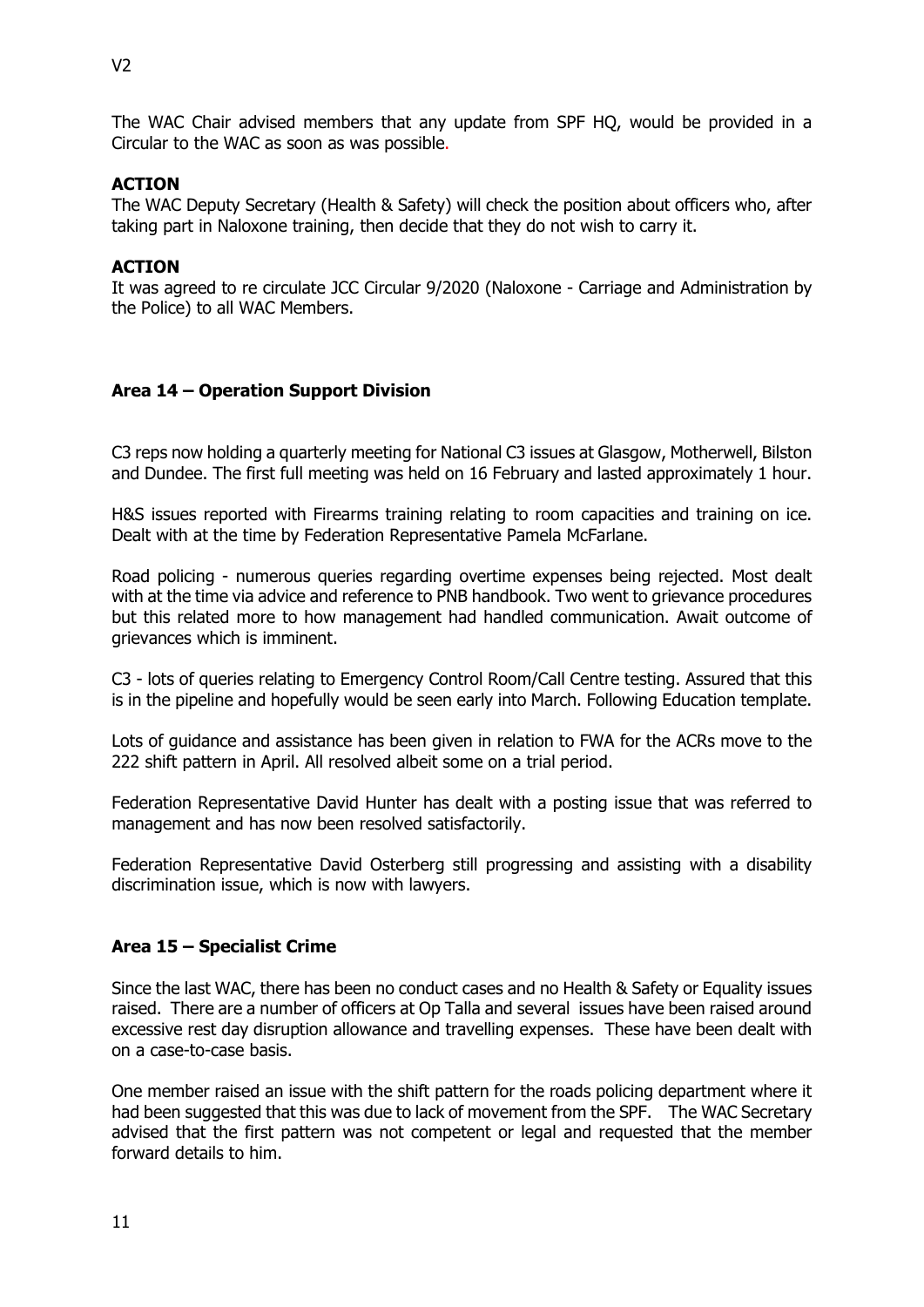# 6. **DEEP DIVE**

The WAC Chair advised members that he was looking to get the next Deep Dive started in the next month or so, all going well.

### 7. **LOCAL POLICING COMMANDERS (LPC) PEOPLE AND OPERATIONS DELIVER GROUP (PODG) NATIONAL MEETING**

### LOCAL POLICING COMMANDERS (LPC)

The WAC Chair reported.

There have been 3 meetings of the Local Policing Commanders meeting since the last WAC. They were held on 22 December, 26 January and 25 February via Teams. The Chair and Secretary participated in the December and February meetings with the Secretary participating in the January meeting. The following are the main items of interest, which were discussed at those meetings.

Amongst the issues that were raised included confusion over the promotion process and differences between verbal and written feedback, lack of opportunities for unsuccessful candidates to get lateral development, confusion with the process itself.

Strategic Workforce plan (SWP)

SWP was discussed with doubts raised as to the effect it will have on divisions.

The Police Scotland force survey was mentioned in the January meeting. Participation rates have been declining since 2015 when 50% of officers participated. This is believed to be due to lack of change delivered from previous surveys resulting in officers doubting the merits of participating.

Mention was made that the findings of the SPF survey (Carleton Business School) are due to be published around the same time which may attract attention given the issues which were raised in part one. It was also mentioned that PSoS had refused to support the SPF survey.

Reassurances were given by the survey team that although the monitoring software captures every keystroke it will not be used to identify participants in the survey.

### **Estates**

Police Scotland Estates circulate a paper in advance of the meeting and give updates on their plans. In previous years there was a lack of planning and although funding is short it is hoped that the money that is available will be better spent. Amongst the estates projects that were raised include long term replacements for Dumbarton, Greenock, Oban, Project Quest (Q division estate), refurbishment of Saracen and options for Ayr.

# ICT

SPF email addresses have been added to the "allowed list" maintained by ICT. This should hopefully reduce the number of times that SPF emails are blocked by mail marshall.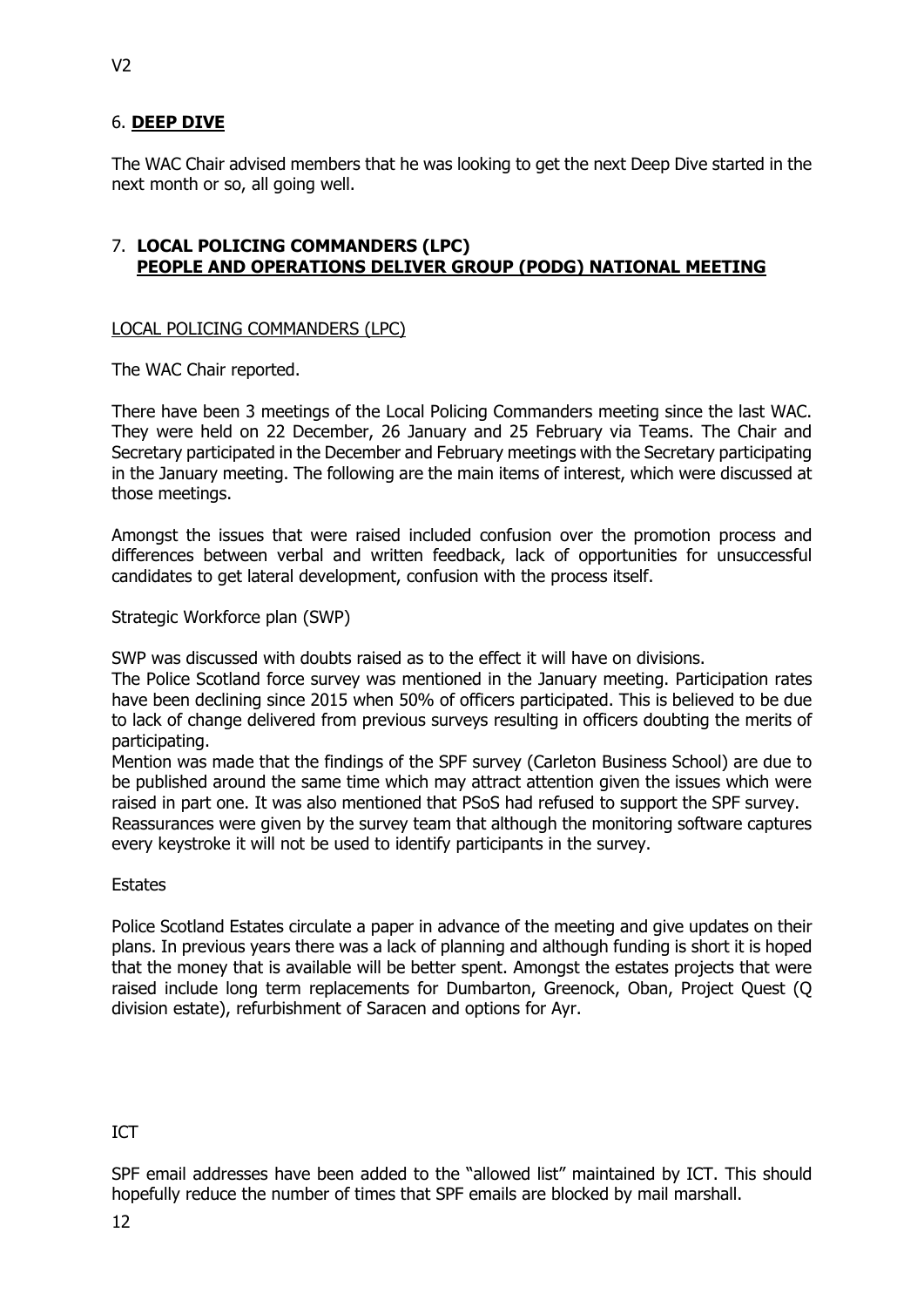Requests for laptops etc to facilitate home working are still being received, requests are passed to Op Talla in the first instance for review. Priority is being given to pregnant workers. A discussion will take place regarding access to home working ICT under AOCB.

People and Development (HR)

The promotion calendar for 2021 is currently being reviewed, no update was given as to what that means in practical terms.

Non-essential training is still suspended although some dates were given at other meetings regarding some types of training being restarted e.g. looking at starting initial Taser courses around April.

P&D reported that there has been a working group established for Remote and Rural posts where there is difficulty in recruiting and retaining officers. This has been an ongoing issue in LB and LD subs. A recruitment campaign to attract transferees, tenure and short-term secondments were discussed.

RDU

Absence is falling but is still relatively high compared to previous years. A paper was submitted showing the number of officers that have been redeployed due to Talla, with around 260 having been seconded to cover Talla roles including mask fitting, logistics and conventional response unit. Most were drawn from national divisions but over 20 went from Local Policing to cover posts at C3 and elsewhere.

There have been some issues when forwarding teams meetings from Rep account as they are blocked by mail marshall. The WAC Chair advised that this may have to be referred to Police Scotland IT if problems continue.

Members were advised to avoid forwarding mail from their police (pnn) accounts and use their Rep. accounts where possible.

# PEOPLE AND OPERATIONS DELIVER GROUP (PODG) NATIONAL MEETING

The WAC Secretary reported.

The West Area Committee have not attended any meetings of this group since the last WAC, a meeting was held 18 March 2021 without invite to the three SPF areas. Our national Vice Chair Brian Jones did receive an invite, there was no formal agenda and the main subject discussed was the reform of the PODG as in its current and most recent form has not been doing what it was principally set up to achieve. Aan SPF pre PODG has been set up to refresh our own approach to the group as a whole and identify subjects that require to be raised at this group.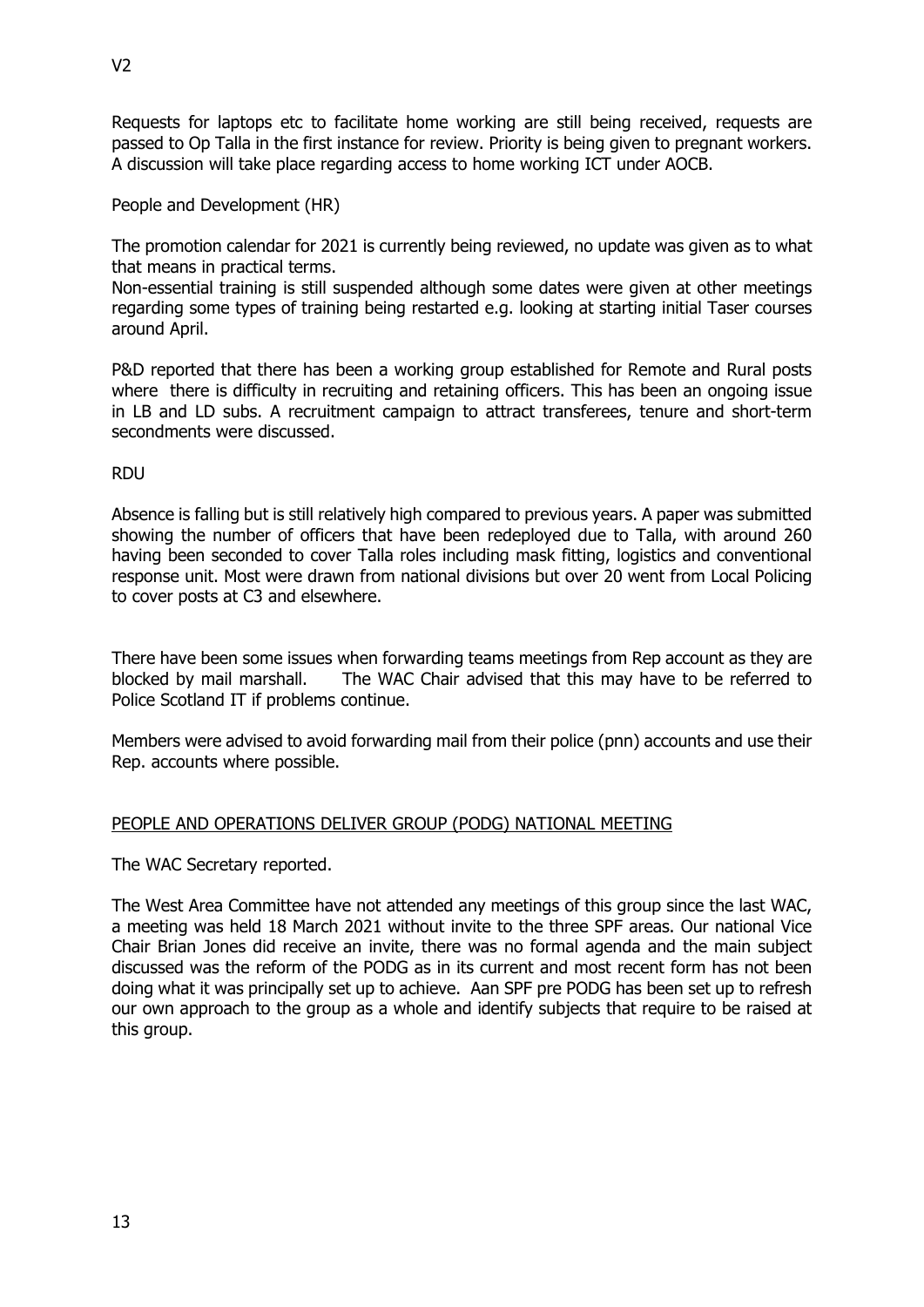# 8. **CONDUCT**

The WAC Deputy Secretary (Conduct) provided an update.

Criminal Cases

Legal applications were discussed, 21 received for criminal cases, 2 had been concluded after interview and the remaining 19 were all being considered by CAAPD.

### Conduct Cases

Conduct investigations continue to progress, meetings where no witnesses are required are still being held. There has been another increase in suspensions.

### CAP

PSoS PSD Quarterly Performance Report (18/11/20) was circulated with meeting papers.

### Performance/PIP

The only performance case was in the North area and this was now concluded. No PIP in West area since last meeting.

### PIRC

Papers showing live PIRC investigations since the last meeting were circulated. It was noted that the PIRC website had not been updated since 4 December 2020 so there may be cases not on the list, it was expected that the next meeting would rectify this.

Dame Elish Angiolini Review

The SPF response was discussed, the introduction of the 81 recommendations would come at a significant financial cost.

### **Training**

One socially distanced training session was held in December, further training is postponed due to the current lockdown restrictions.

### Conference 2021

SPF Deputy General Secretary confirmed this would be held virtually, info to be provided when finalised.

### AOCB

WhatsApp – Permission was being sought to refer the matter to the Supreme Court. Conduct IT – Two devices trialled by west Committee members, still technical issues to be resolved. Update to be given when decision finalised.

The total case load in the west of 117 (28 more than last WAC – recent review of cases caused most of the increase)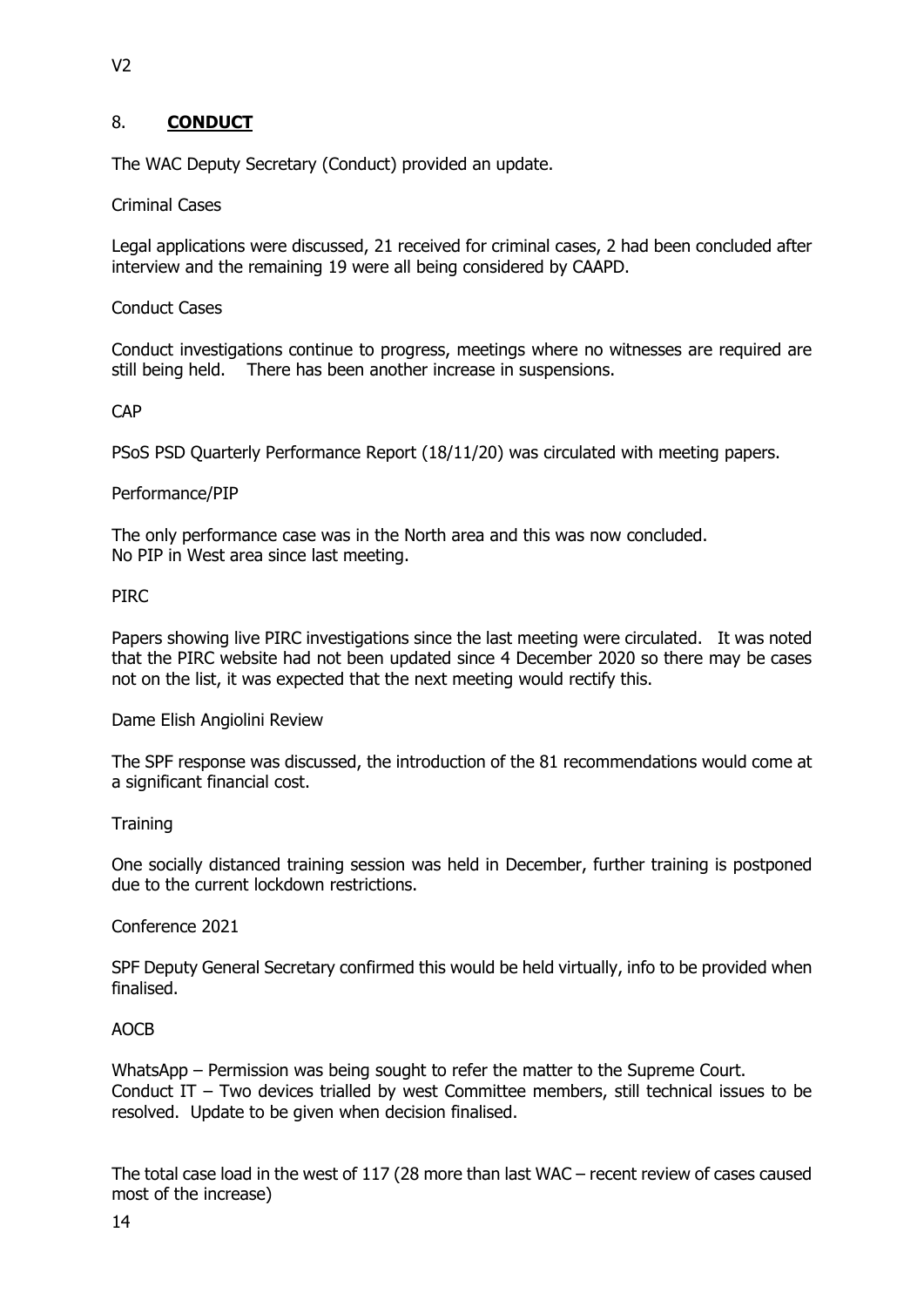The criminal figures are very high, but as per last quarter, this is anticipated to reduce once the courts are back to normal as many cases were postponed due to covid. The recent case review has also highlighted some that were not recorded accurately hence the increase. There has been one meeting since the last WAC, with no misconduct found.

The misconduct meeting scheduled for January has been postponed due to illness until May. We have two meetings due to be held in April. The hearing for November has now been taken back to investigation stage. We have five cases awaiting determination following investigation. We have had continued success in having matters reduced from gross to misconduct following comprehensive regulation 11 responses.

Representatives sending in updates for criminal or conduct matters should do so on the appropriate conduct form. If anyone requires a form emailed, please contact the WAC Deputy Secretary or Lynne Welsh at Merrylee House. The completed forms should then be sent in to [conduct.west@spf.org.uk](mailto:conduct.west@spf.org.uk)

Thanks were extended to those Representatives who have sent in conduct forms/note of interview forms for all officers. It is hoped to schedule triggers for updates which should help.

One member asked if there is a way to keep Representatives updated on cases.

The Deputy Secretary (Conduct) advised that any update is normally provided to the Officer and providing there is SPF contact then the officer in turn should update their local Representative.

# 9. **EQUALITY**

The WAC Vice Chair provided an update on the last Equality Committee meeting took place on 13 January 2021.

PNB(S) Equality Working Group

The Assistant to General Secretary (Equality) (AGSE) reported that there had been no meetings of this Group since the last Equality Subject Committee meeting.

Equality, Diversity & Inclusion Employment Group

There was a meeting on 7 October 2020, the first one since the Covid pandemic began. Equality outcomes relative to the annual Mainstreaming Report were reviewed and workshops were established.

The SWDF presented a paper on BME women in policing, however, this has been superseded by a new working group on BME recruitment and retention.

### Ill Health Process

There are currently 102 officers, nationally, in the IHR process. There is still a significant backlog of cases to be heard, with some members waiting up to 8 months just for an SMP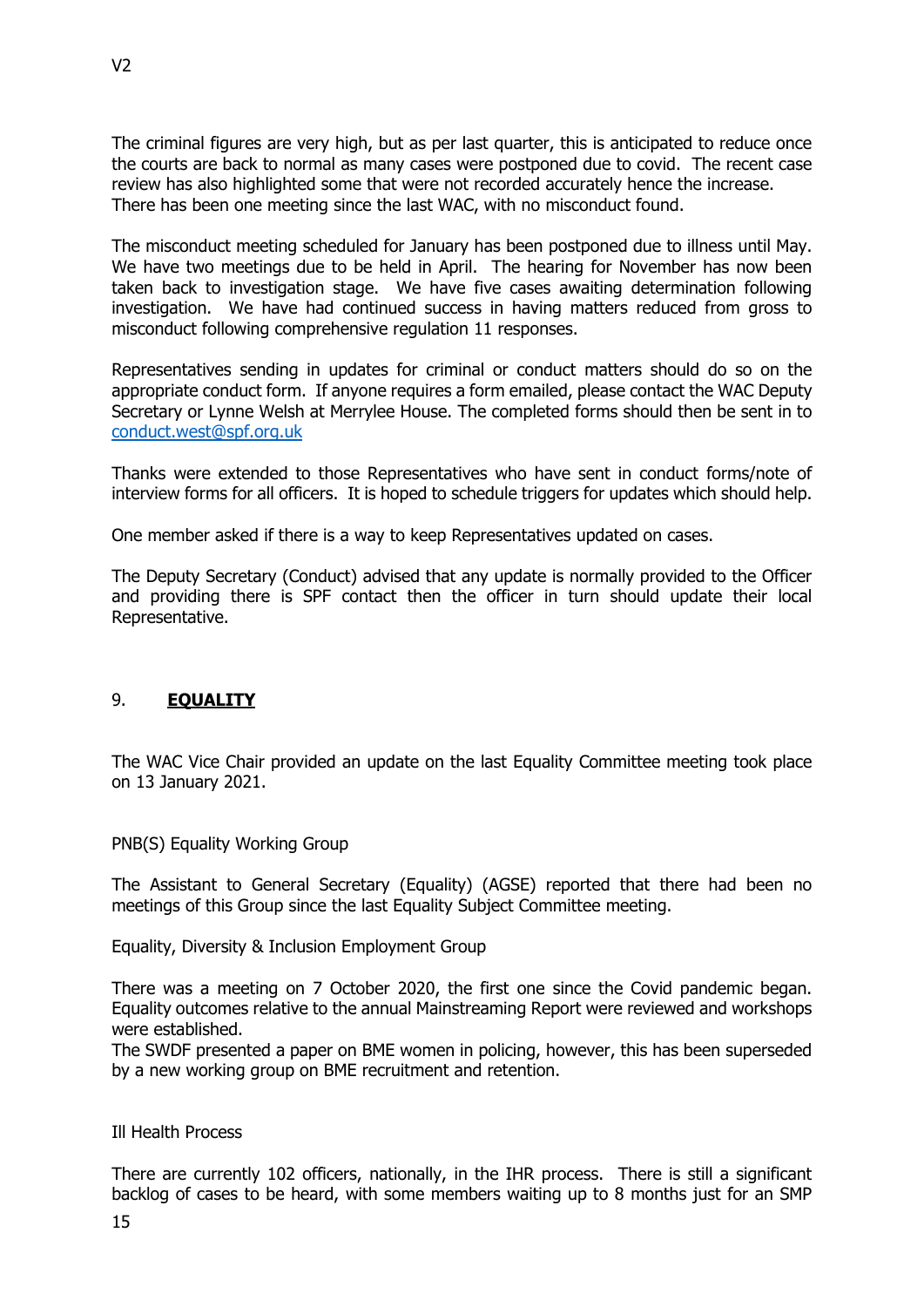appointment. A further SMP has been appointed, working two days a week alongside the new SMP to try and address some of the backlog. The WAC Vice Chair and the other Equality Leads have had meetings with relevant HR leads to ensure cases are prioritised on the right basis, not necessarily those who have been in the process for longest. HR are sending letters to all those currently in the IHR process to explain the reasons for the delays. All members in the process are being retained on full pay. Advice should be given to any member enquiring about the IHR process that the timescales now are around 12- 18 months for completion, minimum.

# Ongoing National Equality Work

Following a number of enquiries from pregnant officers about their risk to Covid, approaches were made to the Force Executive who reacted promptly to our concerns. Instructions were given for pregnant officers to have a comprehensive Risk Assessments carried out, and/or have their existing one reviewed. Immediate steps were taken to procure and distribute laptops to enable most, it not all, pregnant officers to work from home where appropriate. If anyone has any concerns or issues with the safety of our pregnant colleagues during this pandemic, please advise and this will be escalated where necessary.

# 10. **HEALTH AND SAFETY**

The Deputy Secretary (Health & Safety) provided an update on the last Health & Safety meeting took place on 28 January 2021 by video conference.

The following is a brief update on some of the Health and safety issues that are currently being discussed. The update below was provided at the JCC Health and Safety meeting at Dundee. As the minutes of those meeting may still have to be approved, members were asked that the information is not further disseminated.

The agenda is now broken down into the topics below.

JCC Health and Safety Committee – 28 January 2021

Covid

Since the last meeting, there has been an upsurge in the virus nationally coupled with a more virulent mutation. The force reacted by changing the guidance and advising the use of FFP3 in public when it was likely that officers would have to breach 2m physical distancing, irrespective of whether it was suspect or not the subject may have the virus.

This has led to a significant increase in the burn rate of FFP3 masks, but it is still low compared to the number of incidents being attended. It is clear that there is confusion or a lack of understanding when the masks should be worn. A video was compiled by the SPF that simplifies the different types of masks and when they should be worn.

The Force was subject of inspections by the HSE which highlighted several breaches of legislation. An action plan has been formulated to address the issues across the force area and not just the buildings inspected.

Station visits were being carried out by SPF Representatives to establish the understanding and compliance with the operational guidance as well as cleaning regimes.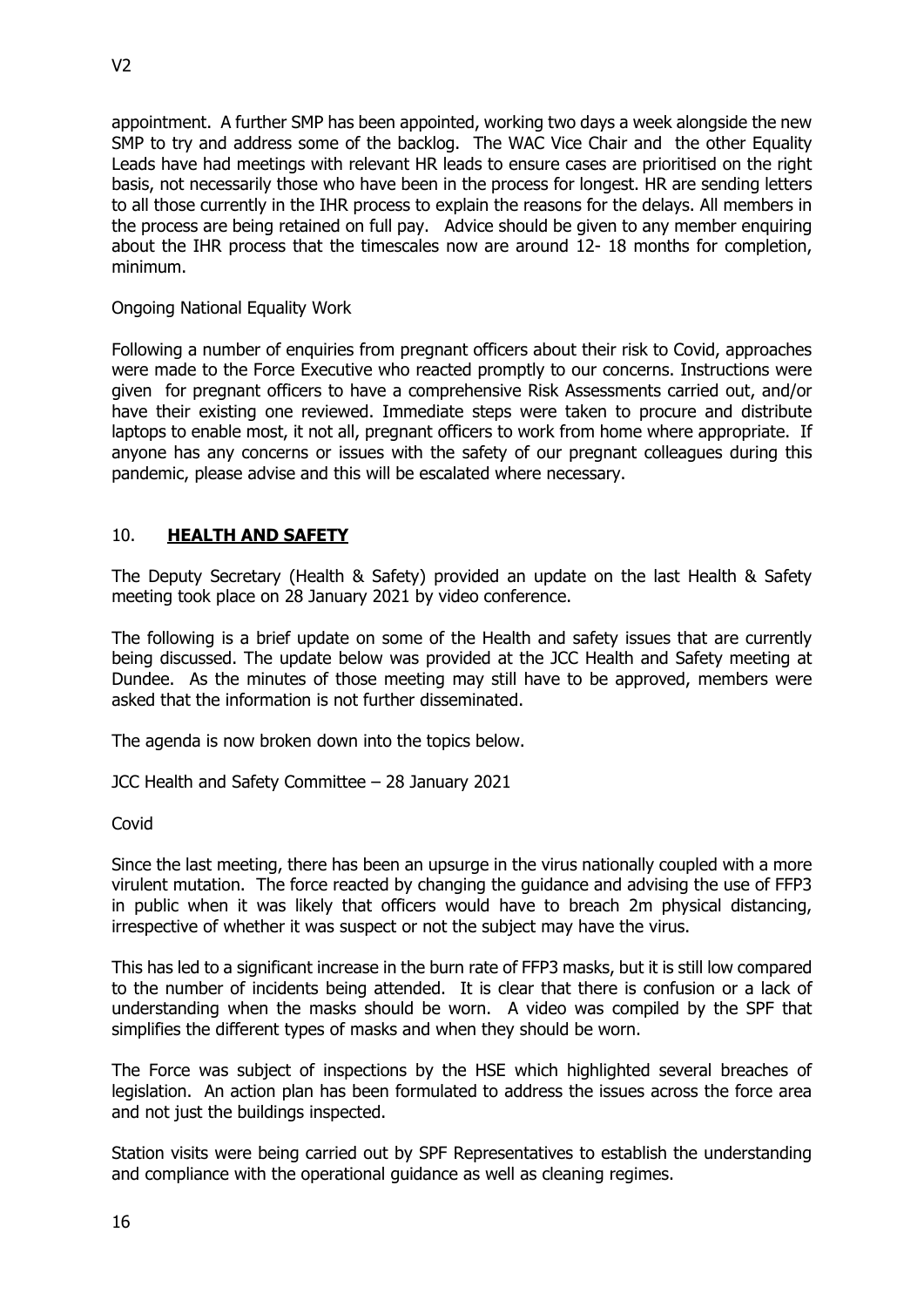42 RIDDORs had been submitted in relation to COVID 19 exposures at work. Numbers of reports have increased overall. The increase in numbers should be valued based on the confidence that staff have to report incidents. Lesson learned need to be sent out as soon as identified.

### Violence

The APU provided an update on the analysis he had carried out. 90% of assaults are on officers. 12% of assaults were in police vehicles.

82% of the assaults did not result in the officer/staff member sustaining any injury. There were significant numbers of assaults that involved the offender kicking or spitting while handcuffed.

Data gathering is still an issue. 5570 assault reports have been recorded compared to 2239 H&S forms. Discussions are ongoing on how best to ensure that the data is recorded accurately.

Overall violent crime is down by 8.3%, but Police assaults are up by a similar figure.

### Wellbeing

New force wellbeing survey is due to be launched.

Mental health training was being delivered by Elenos and this would be backed up by a self assessment app. The training will be rolled out in G Division, OSD, Corporate Services and P Division initially and this will cover 7500 staff. These areas were selected as they had the highest rates of absence for psychological issues. The training comprises four modules. Module 1 is for the Executive only, modules 2&3 for supervisors and Module 4 for all staff. This will be delivered mainly by Teams. The aim is to equip managers to have those difficult conversations about a staff members mental health.

Hate Crime directed towards staff- Sandra Deslandes-Clark from SEMPER gave a presentation to the YSM meeting, on the impact abuse has on the mental health of BAME officers and staff. This included the fear of racial discrimination and the effects it has. All victims of hate crime need some kind of support. It is suggested that Incidents should not be recorded on iVPD as vulnerability suggests fragility, supervisory training as dips in BAME officer performance are in most case likely due to hate incidents causing a reduction in self-confidence, further suggested that victims should not have to report their own crimes to COPFS.

### Taser

The number of deployable STOs is back to around the original establishment figures.

A paper has been approved by the SLB that would see, finance permitting an increase of an additional 500 STOs per year for the next 3 years and an increase to 110 hubs.

### Use of Force

The Committee was given an update on the handcuffing policy and were informed that ultimately it was considered impossible to give absolute prescriptive guidance as it simply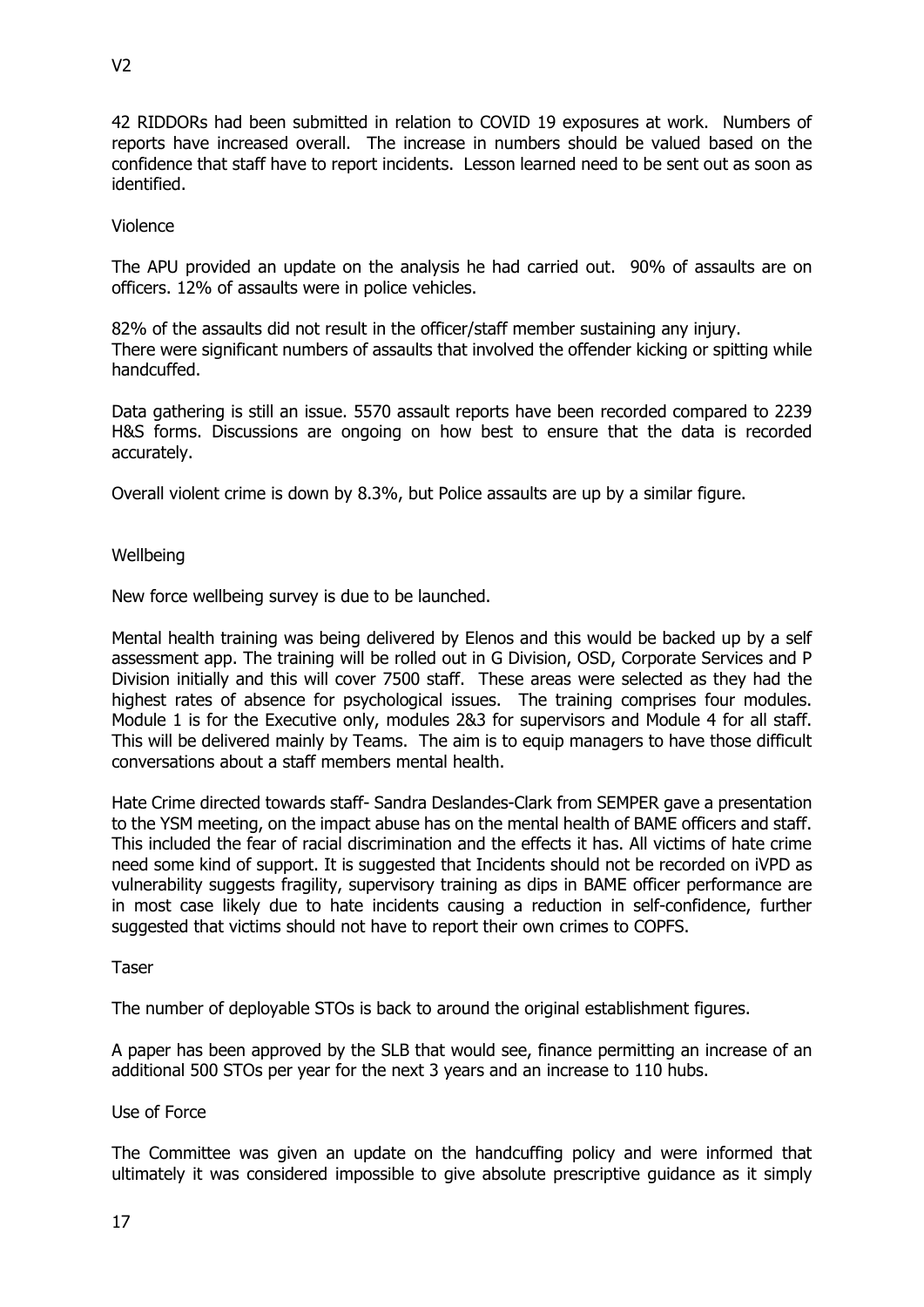wouldn't be practicable. Officers had to be sensitive to each situation. The Policy still needed a review as it hadn't been fully considered for some time.

Use of Force form submission had risen by 10% for the quarter however incidents were still being massively under reported. Handcuffing suspects to the rear had been utilised more often. This was suspected to be COVID related. There was also a significant increase in the use of spit hoods that appeared commensurate with the number of COVID related spitting incidents.

### PPE

Body Armour - There is now a stock held of common sizes so that officers who have been identified as a priority in phase 2 could attend be measured and supplied with new armour in a single visit. Approximately 6250 officers should be fitted and supplied this year with another 6000 next year.

Work is still underway for procuring new overt and covert ballistic armour. The overt armour is likely to be the standard body armour with an additional ballistic place, neck and groin guard.

Footwear - Size gathering has been focused in the North and East areas. The sizing method used was found to be 89% accurate. Altberg will now only be able to supply 5100 pairs by the end of this financial year due to a reduction of their workforce in the factory. This is enough to cover the North and East, sizing for the West will begin in January and will be sent boots in next financial year. Delivery for this financial year will be completed by 28th February 2021.

Shields - Discussions have taken place with a recommendation that the Buckler Style Shield be purchased and the short public order shields be removed and stored at divisional offices as per previous instruction. The old stock of shields currently held at divisional offices would be replaced with the new shields that have been purchased for COP26.

Public Order style shields are only carried in vehicles in the West. Incidents involving blunt instruments are handled differently in the rest of the country and they wait for shields or OSUs to arrive from stations.

More discussions will take place regarding shields.

# Clothing

Equipment Carriers – A paper was submitted for the purchase of equipment carriers for STOs which employ the Molle system. This essentially provides officers the ability to vary the position of carriage of the Taser to best suit the individual. The procurement contracts are all in place this is just a case of getting the items bought.

The system used on this vest is absolutely a solution to the upper body carriage system. It would mean that officers only require one vest even if they have specialisms as klickfast mountings can be added as appropriate and in any position to suit the wearer.

A national framework is being developed for the Molle system by Yorkshire/Humberside and this could be piggybacked on to in the future for procurement purposes.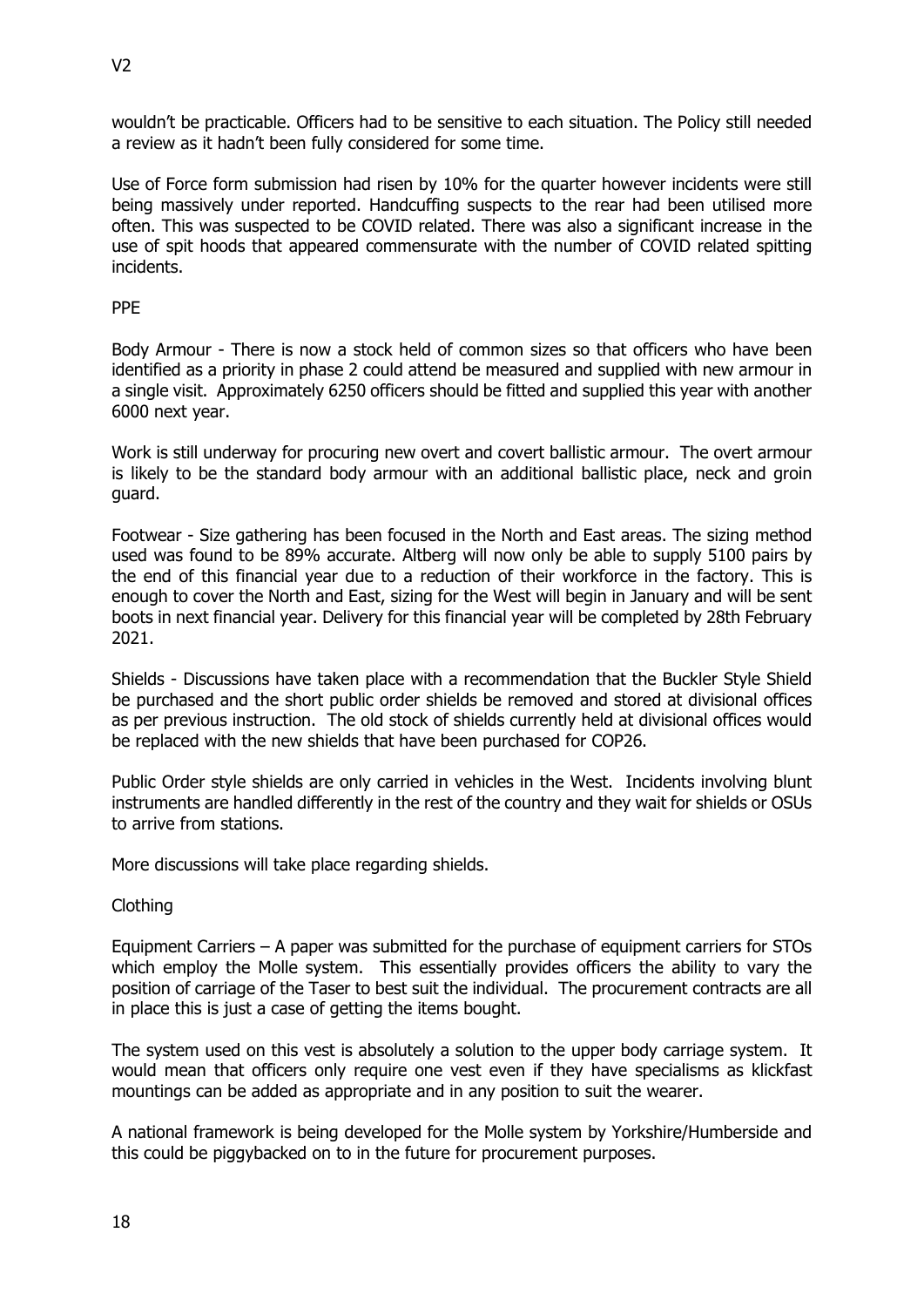Ripstop 511 Trousers – Appears that most of the supply issues have been resolved except for smaller sized female trousers, but a solution to that has been identified.

Cycle kit – Enquiries made with divisions and they have identified the requirement of up to 96 kits before the end of the financial year. There is little in the way of stock held and that the run in time for some of the items that are on the legacy kit list have a 5 month run in time. A new kit list is to be completed and ready for the new financial year.

Gender Neutral Headgear – A paper has been submitted and is currently under discussion.

Provision of tunics – A paper has been submitted to the Clothing and Uniform Working group. It was highlighted that this task rose from the voluntary work that was carried out by Iain Gray who had amassed a stock of tunics so that they could be utilised by officers attending funerals and other similar ceremonial duties. It was about having something that could be considered smart for attending such occasions rather than a hi-vis jacket. The thicker black fleeces are no longer stocked so they are not an option. Resolution was for the paper to be presented to the Executive through ACC Williams for guidance.

Standards & Appearance SOP – Wording had finally been approved for beards and wearing of non-police insignia (thin blue line etc) by the Executive. Wording is still required for gender neutral hats. This will be consulted on soon. SOPS will be sent for consultation.

Operational Equipment

Road signs - Discussions still ongoing with the manufacturer regarding the stands for the road sians.

£400k has been spent on new vehicle equipment, but there still needs to be a better governance system to ensure the kit is always available in vehicles. Hopeful that a system that is mobile working enable can be developed to cover this.

Racking systems for vehicle kit are being looked.

Airwave – issues with faulty PTT buttons are being repaired when identified, but as there is an ongoing software upgrade techs are identifying issues early and arranging for replacement of the faulty part.

Fleet

Unmarked vehicles are being replaced with electric vehicles, this will likely lead to an even older Marked fleet as the electric vehicles are taking the majority of the budget. Concerns have been raised by members about electric vehicles and their suitability.

Issues were identified with certain vehicles in the fleet which have 3l engines. All the 3l vehicles were inspected and at least six other vehicles were found to have the same fault. An accident investigation is underway in relation to this. The force H&S have advised that all diesel vehicles be fitted with carbon monoxide monitors as a precaution.

First Aid

The Test of Change has been approved by the SLB. The test bed areas are G, C and D Divisions.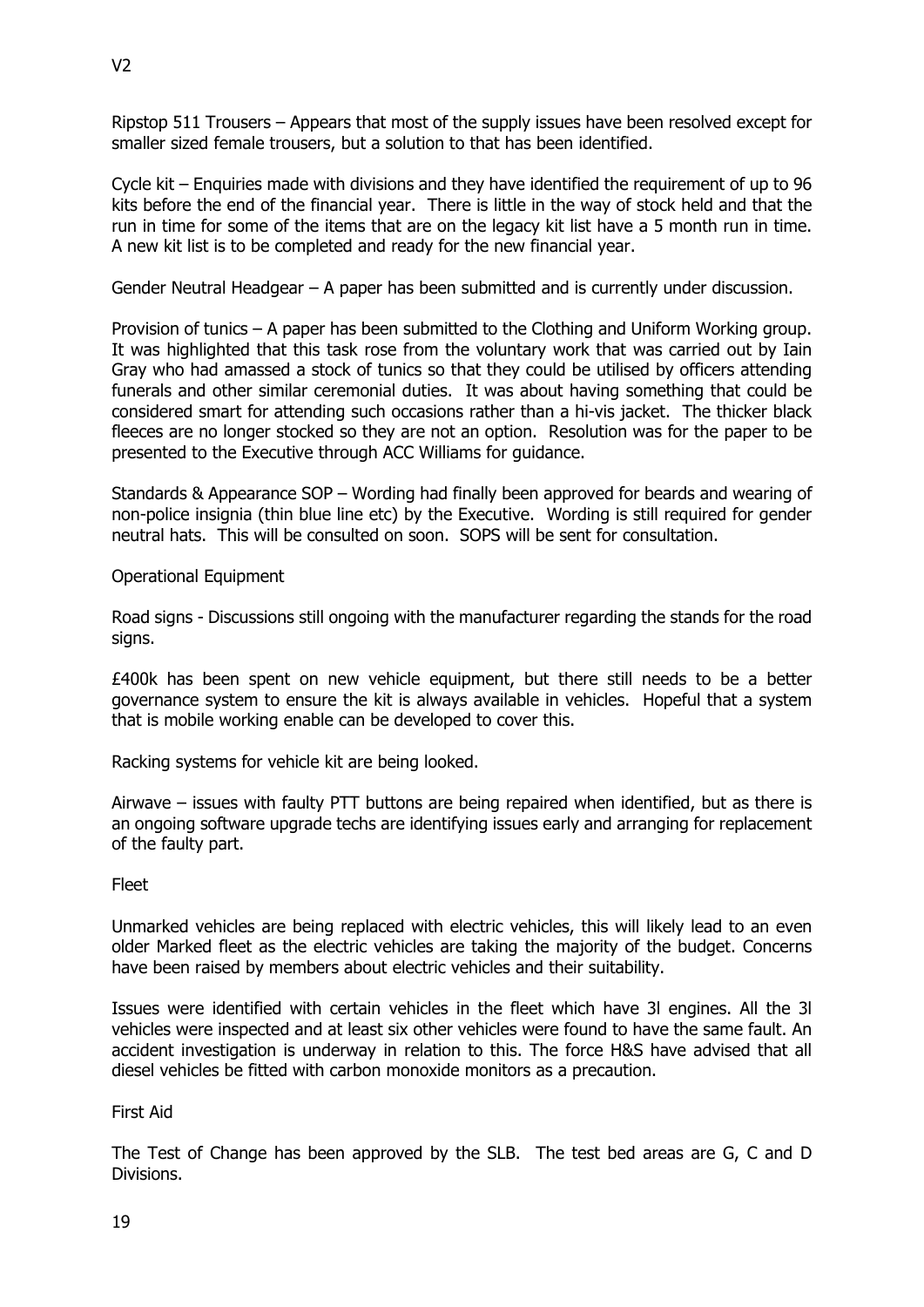Training is still being developed but will cover the administration of the drug, background to why it is being used, procedure to be followed on administration including first aid and post incident management.

A list of FAQs have been developed and published on the intranet.

The academic evaluation of the project may not be ready to start until March. The Assistant Chief Constable is keen to have things up and started by then.

The delivery of training will have to consider the restrictions imposed by COVID-19. The preferred delivery method is face to face but this may not be possible.

Copies of the proposed training package and risk assessments have been received and we are carrying out consultation with these.

H&S Board – Other

Fire safety – Work at Greenock has started and should be resolved by end of the financial year. It was highlighted that all High and Medium risks from FRAs should be completed by then.

Almost three quarters of the tasks highlighted by Fire Risk Assessments (Force wide) are in progress or complete. Mitie have raised no concerns about supply chain to prevent the works being completed by financial year end.

Message has been sent to commanders advising that fire drills still have to be carried out, albeit with a reminder to socially distance at muster points.

Administration and Governance

There are 20 ongoing accident investigations.

Joint custody audits continue to be carried out. Joint welfare visits to offices have also been carried out.

**Training** 

Looking to introduce training as soon as possible.

West Update

Joint welfare visits regarding Covid are being conducted in the west area.

The West H&S Meeting with ACC Johnson has resumed. This was the first meeting since 2019 and is made up of completely new members. The following is some of the items discussed –

Fire Drills – Still to be carried out.

Scope reports (near miss / accident forms) – Still being under-reported, force H&S team will be putting out guidance. This will include what information to put on the form by the officer completing it and for supervisors.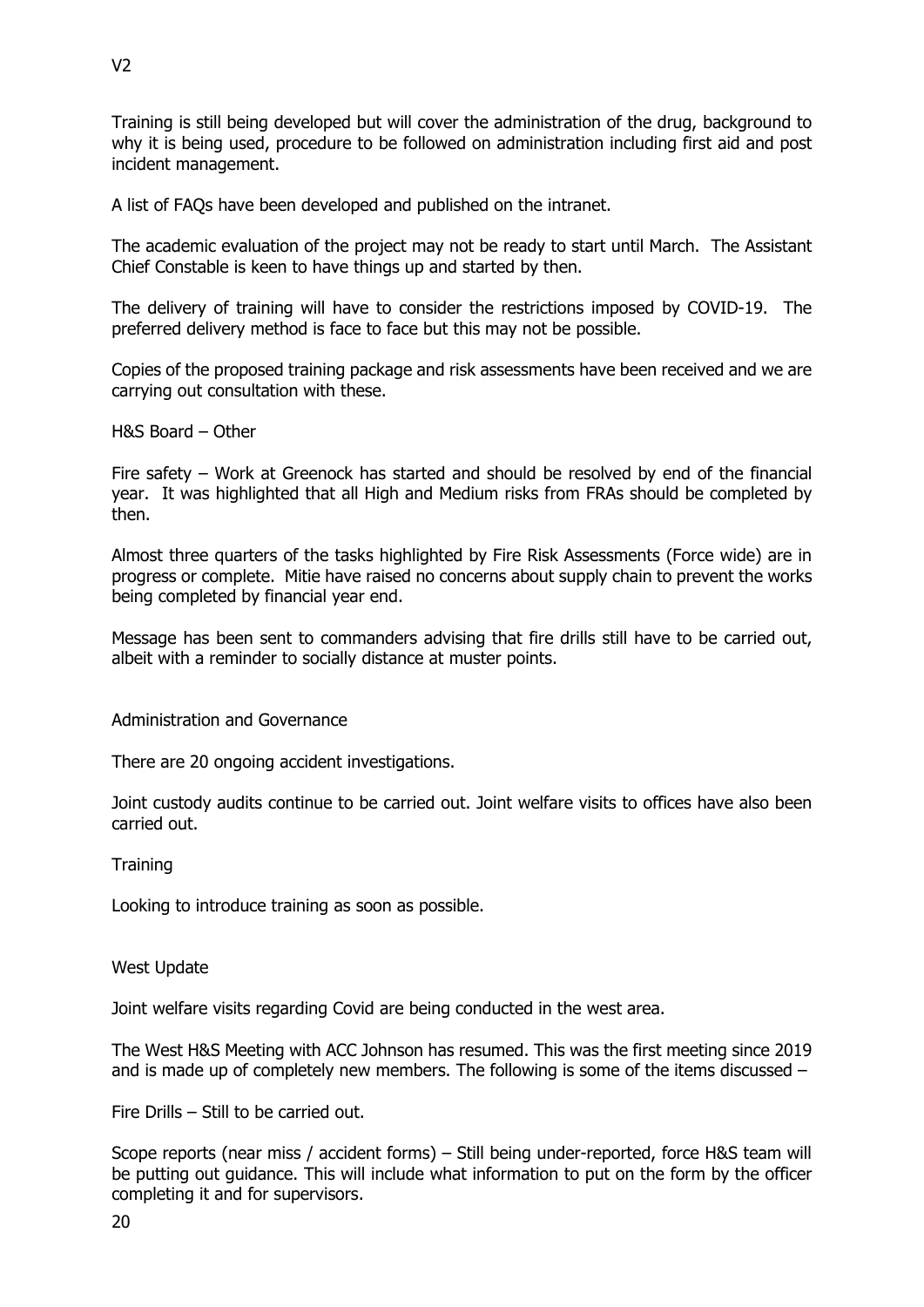Covid – An Aide-memoir has been produced by the forces H&S team and will be distributed to officers.

Assaults on Officers/staff – As per the main update.

Fleet – Most divisions reporting issues with the number of marked vehicles available for use.

WAC - other Business

A short life-working group (SLWG) has been set up nationally to look at Constant Obs. The WAC deputy Secretary (H&S) has been invited to these meetings and will update as the meetings progress. A number of these meetings have now taken place, discussions are at an early stage and everything is being discussed from when the person is brought in to the best way to conduct the observations.

With regards to the footwear roll out, supplies should be available around September. Some officers in the West Area will be into 2022. Front line officers' will be provided with supply primarily.

One member asked if officers are to be provided with an additional body armour cover as only one is issued currently.

The Deputy Secretary (H&S) advised that some legacy forces did issue two. Members were advised that if the cover is damaged beyond use then the officer can be removed from working on the streets until a replacement is issued.

Issues with Foot patrol officer's inability to carry proper PPE.

A variety of options are currently being looked at

The WAC Deputy Secretary (H&S) advised that this matter has been raised at all the recent meetings. Foldable masks have been considered, however they only have a 30% pass rate. The next thing being looked at is a carriage systems possibly containing a zip lock bag attached to the belt.

One member asked if a near miss form should be completed where officers are not provided with adequate PPE (masks). The WAC Chair advised that this should be recorded.

# **ACTION - Circulate email to WAC regarding 'Near miss' – failure to provide adequate PPE.**

# 11 **JOINT CENTRAL COMMITTEE (JCC)**

The WAC Chair provided an update on the last meeting of the JCC which took place on 9 February 2020 via Teams

Amongst the topics discussed were;

Legal Advice and Assistance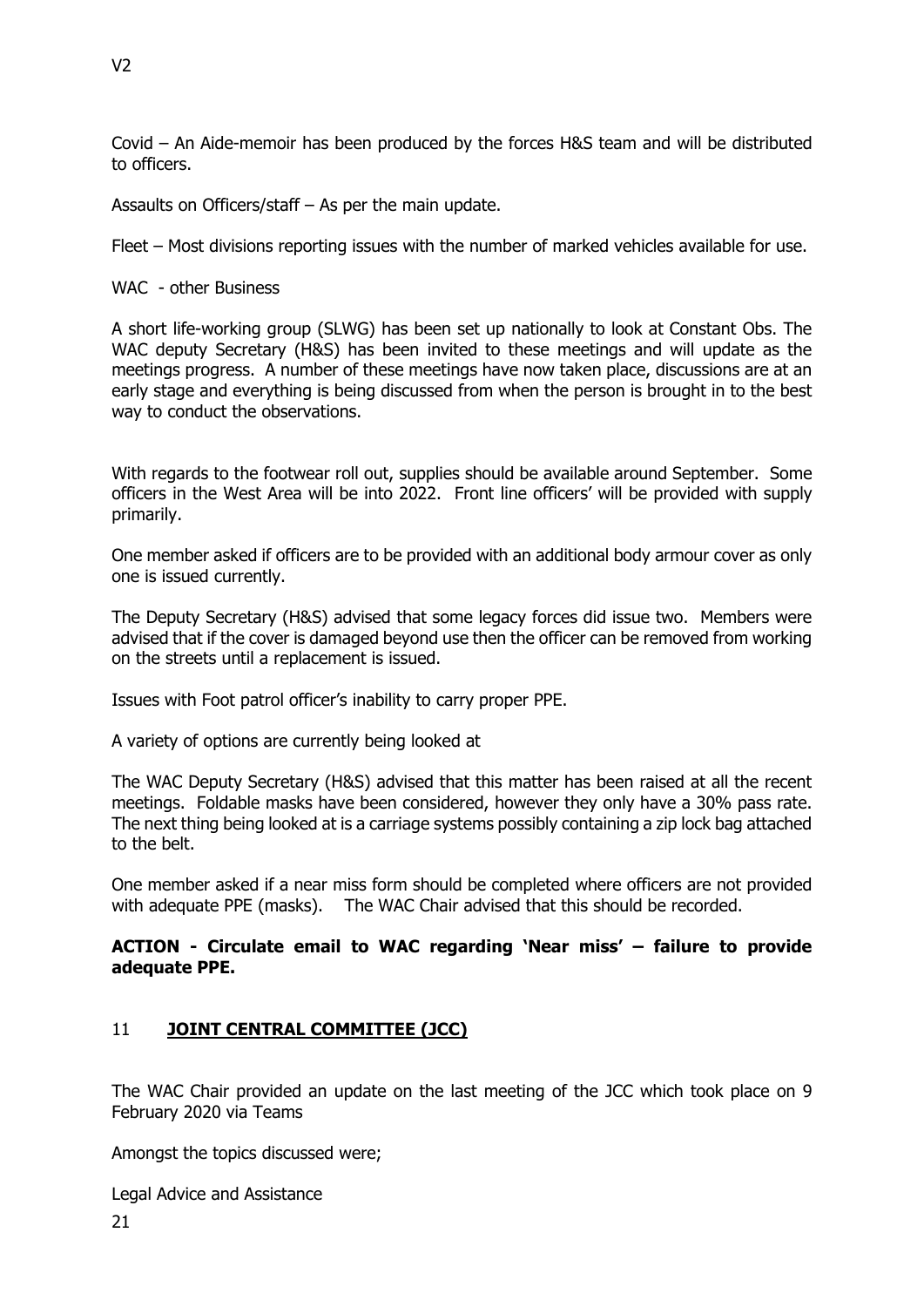33 cases had been settled since the previous JCC with over £200k being retrieved for members

- The Allard case Still ongoing, hopefully in final stages
- The Holiday Pay case still ongoing and hopeful of a settlement
- The WhatsApp case Waiting on permission to go to the supreme court

PNB

A meeting of PNB took place on 26 November, but there were only brief discussions regarding the pay claim as no Scottish Budget had been set at that time. It was acknowledged that the handbook and associated website have been well received by the members and Police Scotland.

Progress on many of the issues that were being considered by the Technical Working Group have ground to a halt including overseas and college allowances.

Discussion took place on some parts of the pay claim relating to Inspectors with evidence having previously been submitted that they tend to work excessive hours.

JCC discussed how to progress the pay claim. Staff side had been looking for a similar increase to what was achieved at the last pay deal. However public sector finances have been decimated due to the pandemic.

In England and Wales there is a public sector pay freeze but Scottish Government have stated that this will not happen in Scotland. Scot Government have indicated that there will be a 1% rise for anyone earning less than £80k. This is being strongly opposed by the Trades Unions. The public sector pay policy does not strictly apply to Police officers.

The PNB negotiators were looking for a steer from the JCC as to how to approach the negotiations. A wide variety of points were made including the bonuses paid to NHS staff, increased assaults on the Police and other allowances and entitlements that could be looked at. It is unlikely that a new deal will be in place by April.

Discussion took place at the end of the meeting regarding what amendments could be sought for PNB agreements or regulations this included;

Business Interests

Payment/Compensation for being on standby for annual leave court

Changes to half pay/nil pay with the presumption that officers will be maintained on pay. **Pensions** 

Most discussions about pension issues now take place on a UK rather than a Scottish Level. Opt-out rates are a particular concern in England and Wales, participation rates in Scotland remain higher at over 90%.

There a number of points to consider in relation to the Pensions Remedy including;

Immediate detriment- this is where a member has died or retired during the remedy period. Guidance was issued in September regarding how these cases were to be dealt with but the SPPA has failed to implement it resulting in an increasing number of people receiving the wrong pension.

Cost Cap Exercise- this has been un-paused but it is uncertain what this will mean for members. The accrual rate for CARE pensions had been due to change which would have benefited our members but it is unclear what changes will be made to the accrual rate.

Capacity of SPPA- given the poor performance of the SPPA it is doubtful that they will have the capacity or ability to deliver the remedy. There are other complicating issues such as tax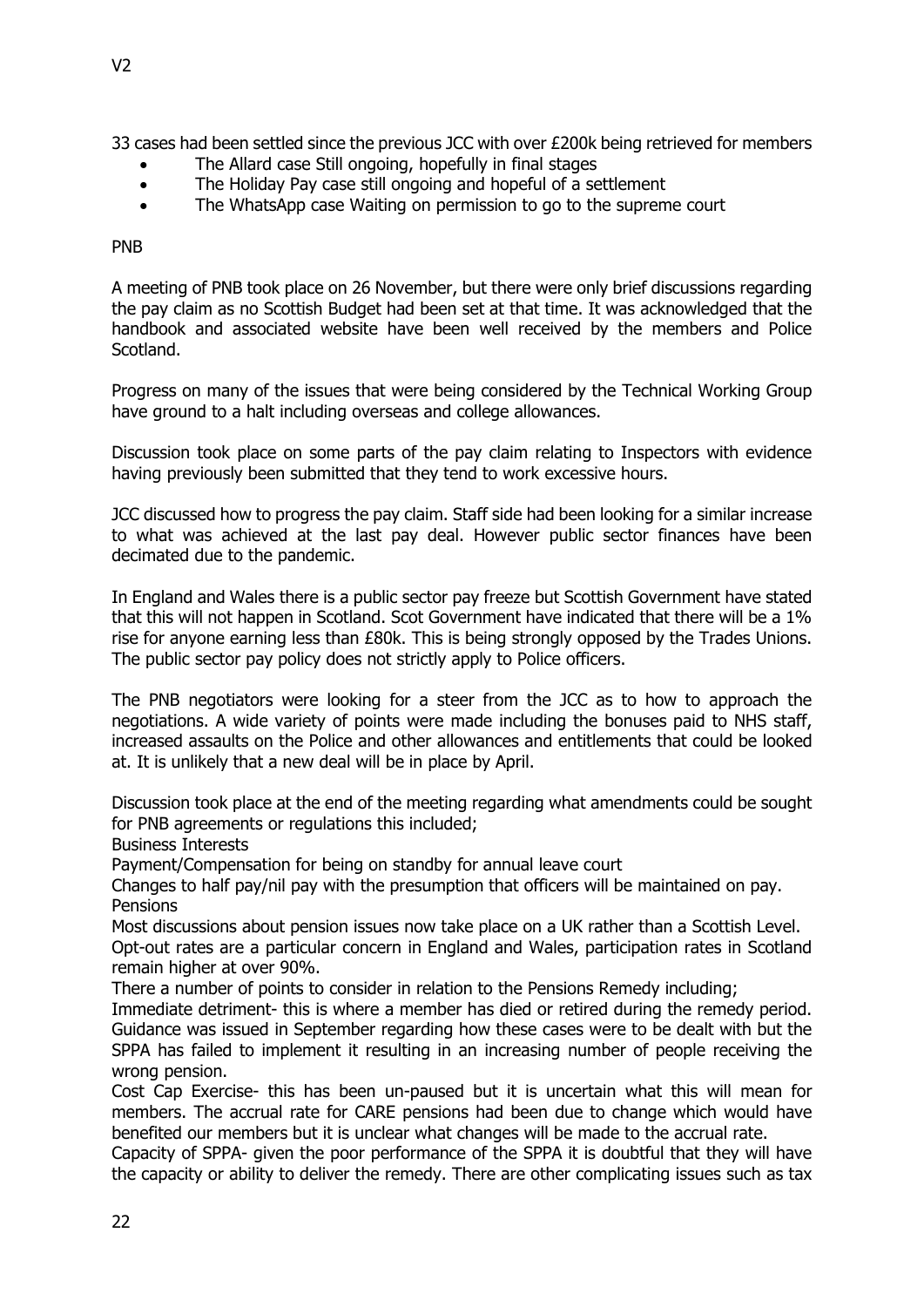relief on contributions which will need changes to legislation. It was observed that the certainty and advice that our members needed by our members hasn't been legislated for yet. Scottish Police Consultative Forum

The JCC received an update on the last meeting of the SPCF amongst the topics discussed were;

- Appraisal, Promotion and Accelerated Promotion- A presentation was given to the SPCF, government should be involved. PDLP and new accelerated promotion will require legislative changes. So government should have been involved to ensure legal basis for these schemes.
- Legal advice and assistance for on duty PSoS have vicarious liability for on duty officers and this is governed by a circular from 1978. In practice the SPF funds legal advice until Police Scotland take over and the SPF recoups costs. The SPA and PSoS are looking to replace the 1978 circular.
- Change Projects Benefits Realisation Risk to service from projects over claiming their benefits, risks giving ammunition to those who want to cut numbers.

### Scottish Police Authority

It was noted that the SPA had a new chair who is looking to reform the relationship with the SPF. The SPA is entirely dependent on information from PSoS and has not been able/willing to properly scrutinise the executive. The consensus is that staff associations and unions have been sidelined. Options were discussed as to how to ensure that our concerns were properly recorded and addressed.

### Scottish Police Budget and Finance

It was noted that the recent budget had provided for additional funding for the Police and that £61 million of additional funding had been allocated to reduce drug deaths. The Government had stated that they were working to significantly increase the number of paramedics and police officers carrying Naloxone.

The budget eases some of the pressure on PSoS in that it removes the structural deficit and provides funding for Covid costs but it does not address shortages in estates, fleet and overtime.

### Scottish Parliament and Political Engagement

A response had been delivered to the Dame Eilish Angiolini review which could be summarised as give all issues regarding Police complaints to PIRC, and national office bearers had held a number of meetings with Scottish Government regarding vaccines for officers.

### Joint Negotiating Consultative Committee

This was held on 3 December 2020 and an agreement was reached that officers will no longer have to submit claims for plainclothes allowance, instead it will be paid automatically to those officers in qualifying posts.

### Finance Standing Committee

In general terms, SPF finances are healthy, expenditure (with the exception of legal) has dropped and investments have largely recovered from last year's crash.

Discussion took place regarding funding an online publication. The trustees are aware of frustrations with SPF communications.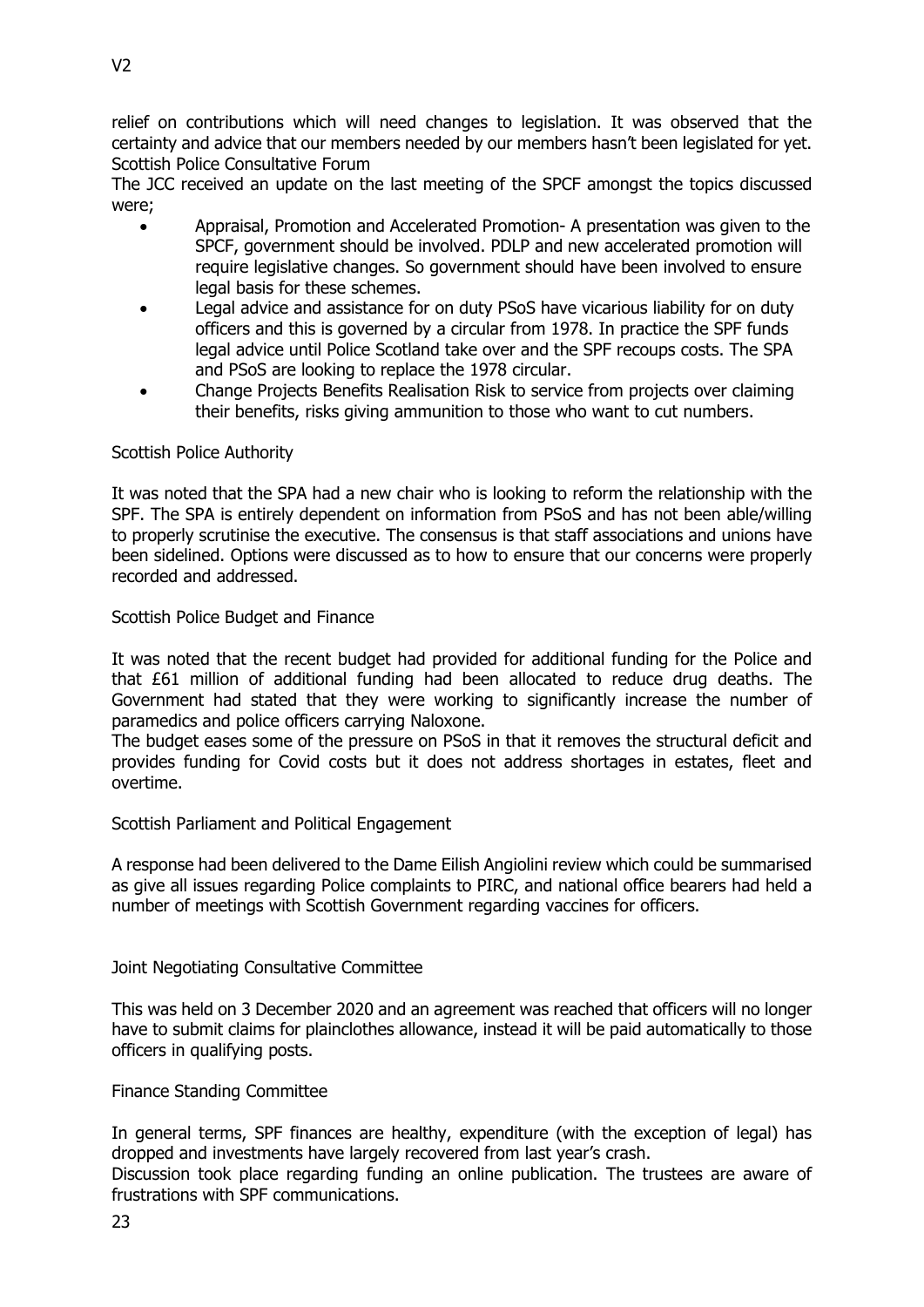A question was asked about IT provisions for representative's which will be subject of a separate discussion during the WAC.

Legislation and Regulation Standing Committee

The review of COPFS, charging partner agencies for Police time and the Mental Health Budget were discussed.

Operational Duties Standing Committee

Examining testing for members and the lack of overt support from PSoS on obtaining vaccines for SPF members were discussed. It appears that the Executive do not appreciate the strength of feeling that our members have on this issue.

Police Charities

The SPF have nominated Andy Malcolm, Brian Jones and Ricky Wood as trustees of the Police Treatment Centre and St George's Trust.

National Police Memorial Day is likely to be an online event hosted from Lincoln in September 2021.

**Pensions** 

The Care system was briefly discussed.

One member raised an issue surrounding the Government's proposed remedy in response to the court rulings and how this would affect officers who were previously informed they had full protection. The proposal to transfer everyone onto the CARE scheme next year to remedy the age discrimination will mean that officers who were previously fully protected by age, will lose that protection.

SPF could highlight the issue to those who will be affected, by way of a circular outlining the facts and requesting that they contact the SPF to gauge the extent of the problem.

The Chair advised that this would have to be referred to SPF Legal through the SPF JCC legal advice and assistance (LAA) process, providing the officer is contributing to the SPF Voluntary Fund.

# **ACTION – WAC Chair will feed back concerns to SPF National Office Bearers**

One member asked if any of the local Representatives sit on the National Committees. The WAC chair explained the SPF Committee structure and advised the member that the National Committees' are made up of National Office Bearers, Assistants to the General Secretary (AGS) and local Area Secretary's and Chairs.

# 12. **CONSULTATIONS**

The Secretary reported on SOPs issued for consultation since the last meeting.

02/02/2021 Family Liaison Guidance

02/02/2021 Child Rescue Alert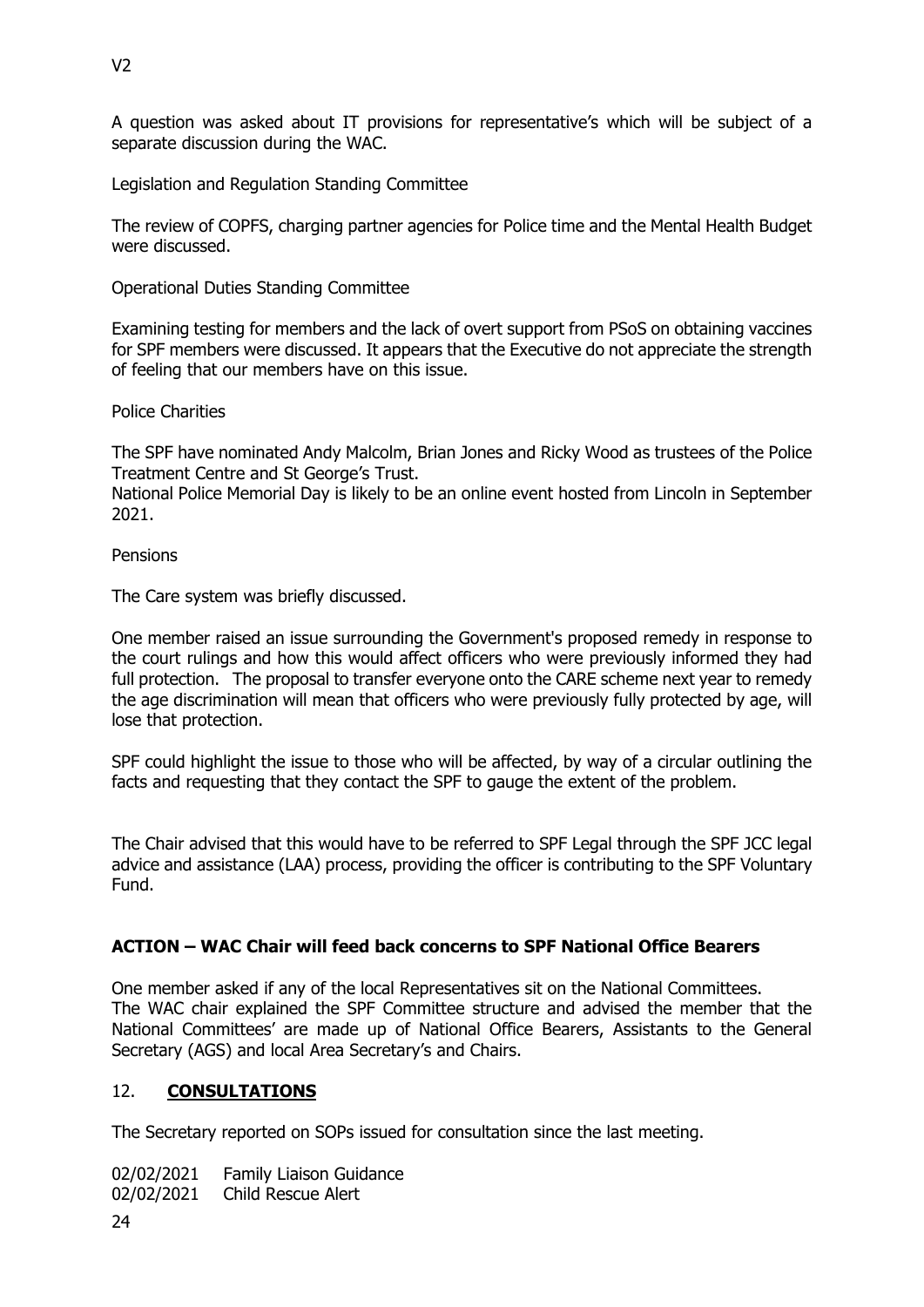- 02/02/2021 Police Leadership Programme
- 10/02/2021 Special Constables
- 19/02/2021 Death or Serious Injury in Police Custody National Guidance 1
- 22/02/2021 Armed Policing4.1
- 22/02/2021 CHIS National Guidance
- 26/02/2021 Licensing National Guidance

# 13. **MOTIONS**

Motions presented for discussion-

1) That this West area Committee discusses the need for a National Operational Duties Committee.

### Explanatory note:

Under legacy arrangements, operational duties could be discussed with National Office Bearers and the force in relation to matters arising, such as exigencies of duty being declared. Since the inception of Police Scotland, the Representatives have lost the ability to communicate directly with national office bearers and the force on pressing matters. This motion proposes to discuss the need for a national Committee away from the JCC that would look at operational matters.

Proposer – PS Iain Gray, Greater Glasgow North Seconder – PC Dougie McKinlay, Greater Glasgow South

# **Incompetent – Provision Already in Place**

Prior to the formation of PSoS April 2013, each area had its own Joint Board Branch supported by Scottish Federation National office, those structures have since 2013 been replaced by three area Committees to reflect the structure of the PSoS.

The work of operational duties is now a National Committee with local representation from all three areas; the JCC Executive attends it and AGS's. This allows direct communication where matters are raised. It is a matter for local reps to raise subjects with the WAC Officer Bearers, if competent the matter will raised and discussed at the particular subject Committee and thereafter raised where appropriate with the full JCC for progression and or discussion.

2) That this West area Committee urges National office bearers to urgently progress an IT solution for Reps.

Explanatory note:

The SPF has made some progress in relation to IT however; it is no longer acceptable to expect Representatives to provide their own ability to join meetings using personal devices.

Proposer – PS Iain Gray, Greater Glasgow North Seconder – PC Dougie McKinlay, Greater Glasgow South

# **Incompetent – Currently Live and a Pilot in Place – For discussion under AOCB**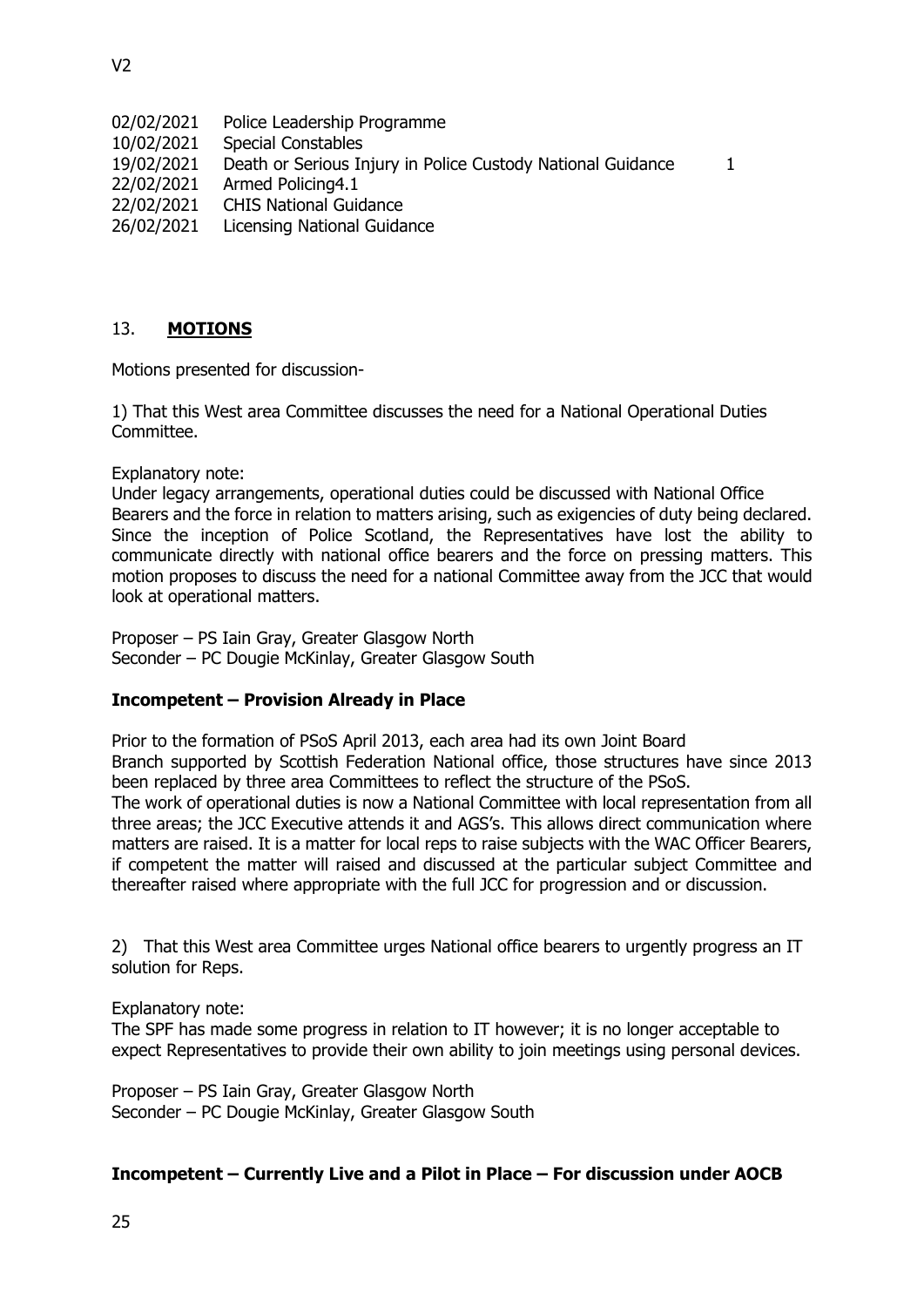The matter of SPF I.T. improvements has been regularly reported on at JCC and WAC, the last WAC an update was given that a pilot was underway with West Representatives, and it is a national SPF pilot. An update from the West reps who are currently carrying part of the pilot will be opened under AOCB.

3) That this West area Committee discuss the PS Court duty change document.

### Explanatory note:

The CDC document is a PSoS document that the service claims is agreed by the Federation. There are varying examples of duties being changed the day before court with less than 91 days' notice which continues without challenge.

Proposer – PS Iain Gray, Greater Glasgow North Seconder – PC Dougie McKinlay, Greater Glasgow South

### **Deferred to next WAC on 3 June 2021**

Deferred to next WAC this will allow for courts to increase in witness attendance and allow evidence to be gathered. This will establish if this issue is local, area or national and what options and or routes can be considered to address practice, agreement or regulation. This would be with a view to how duty is managed on the day before duty change. Initial enquiries with the other regional areas have found that this subject is not one that presents issues in the East or North areas which also creates a need for more evidence.

4) That this West area Committee requests a full-time office bearer from Woodside place attend each area Committee meetings.

### Explanatory note:

There is a lack of visibility of the national office bearers amongst Representatives of the SPF. It is requested that one person attend each area meeting (A member of the national body i.e. Chair, vice Chair, Secretary etc.) in order to provide updates and answer questions on national matters e.g. Pension matters.

Proposer – PS Iain Gray, Greater Glasgow North Seconder – PC Dougie McKinlay, Greater Glasgow South

### **Incompetent Motion – No requirement**

The matter of National Executive officers attending Area Committees is that the current and past Executive can attend the WAC if available, this is also open to the AGS's and Full time Office Bearers (FTOB's)

The SPF is a disciplined organisation governed by clearly defined regulation,

statutes, rules and structures. The WAC's main purpose is to provide updates, answers and discussion within the agenda under SPF rules and It is for the WAC FTOB's to provide those updates national and local. Within JCC the rank representation is currently made up from FTOB and part time JCC reps who are elected by West Representatives for that purpose. At present all 3 rank Committees of the West area are represented on the full JCC.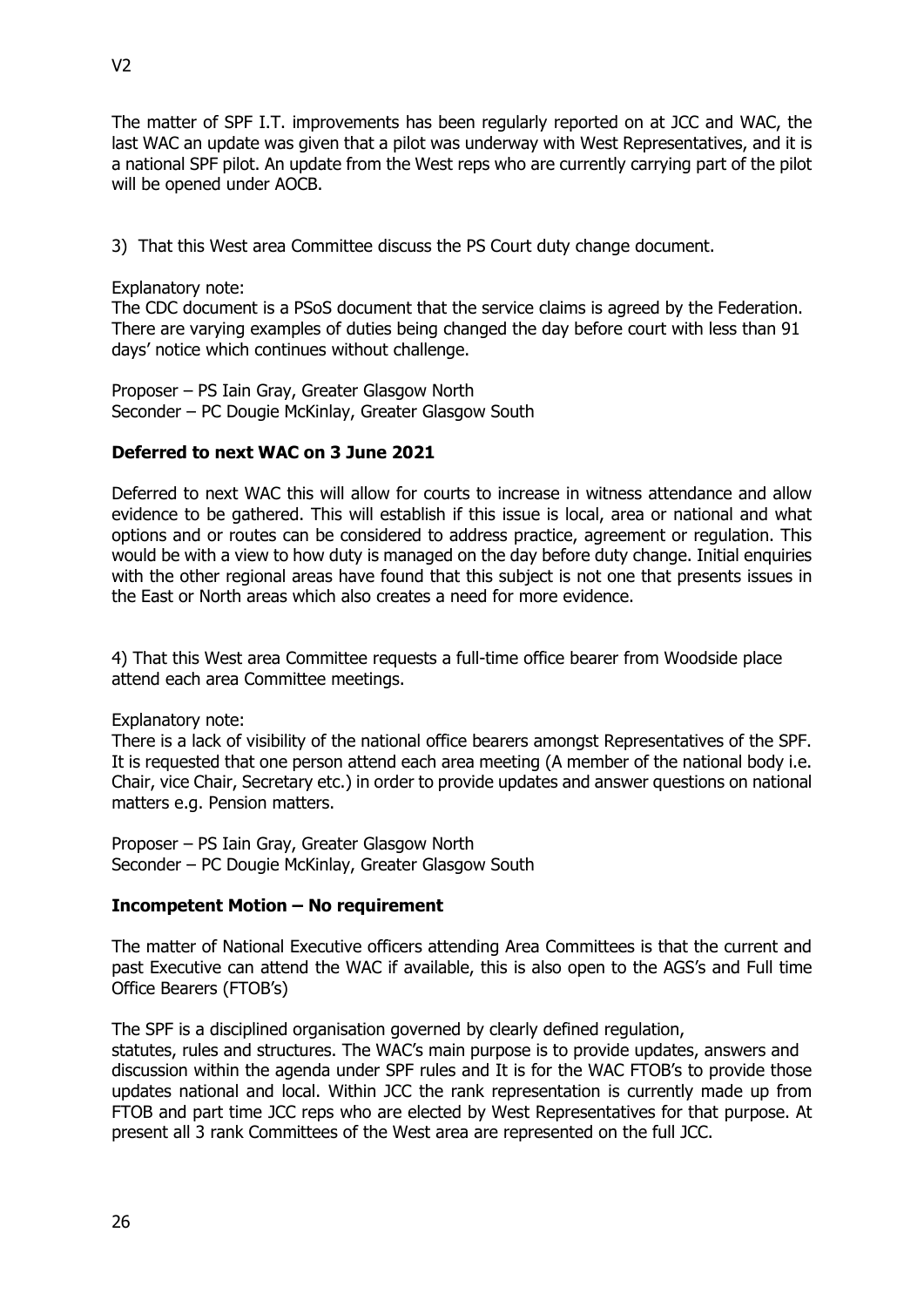Time is also a pressure that has to be understood the demands on National Executive with their own roles and commitments to be able to attend all three Area Committees that meet only days apart, impacts on availability.

General discussion took place regarding the process for submitting motions and some issues were raised. The WAC Chair advised members that when motions are received, they have to be checked to ensure they are competent before they are presented. He assured members that all points raised were noted.

# 14. **CORRESPONDENCE**

The Secretary advised of two items of correspondence –

- A letter of resignation from Jonathan Watters dated 20 January 2021
- A letter of resignation from David Somerville dated 28 January 2021

# 15. **COMPETENT BUSINESS**

### **SPF Awards 2021**

A circular will be sent out to WAC members with an update on the 2021 SPF Awards.

### **I.T. Provision**

There was discussion regarding a lack of I.T. provision for officers who need to work from home. The WAC Chair advised that this has been continuously raised with PSoS, however the SPF have no input on the distribution of devices to officers.

One member highlighted that prior to laptops being issued, they have to be personalised which can take time and therefore cause delay in distribution.

The WAC Vice Chair advised members that consideration also has to be given to whether officers have a private and secure space when working from home. She requested that members forward any specific concerns from officers to Merrylee House.

# **SPF I.T Provision**

Discussion took place regarding the lack of I.T provision for local area Representatives.

The WAC Representatives who were involved in the SPF I.T. pilot provided some feedback on their experience and put their views forward in relation to the requirements of individual devices for area Representatives.

Requirement can vary dependent on the work carried out; tablets for example may not be adequate for conduct Representatives due to the large amount of written work required, in this instance, a laptop would be necessary.

It is important that the correct equipment is purchased for all, to avoid unnecessary additional expenditure.